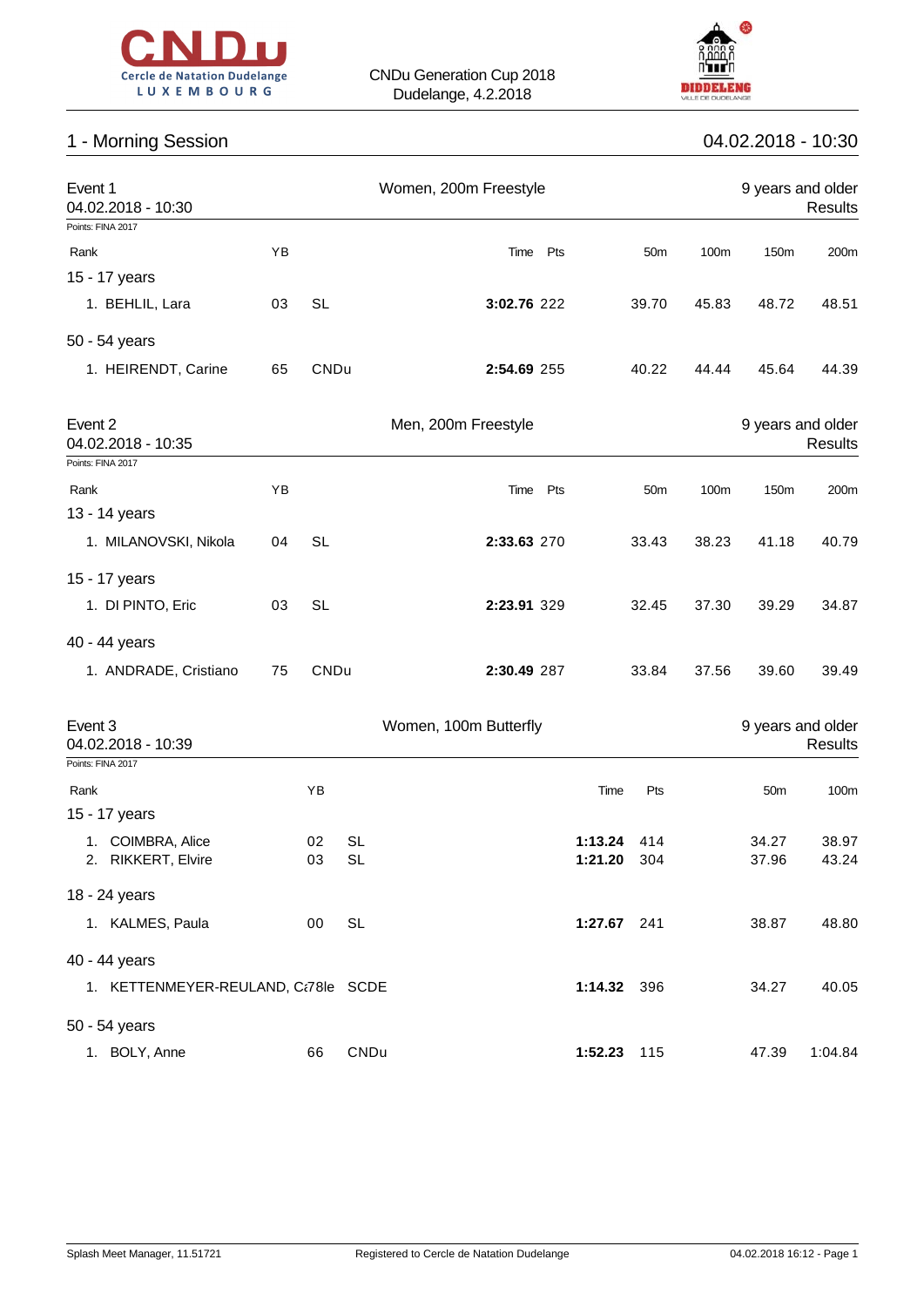



| Event 4<br>04.02.2018 - 10:42                                                                   |    |                      | Men, 100m Butterfly                                  |         |     |                                  |                          | 9 years and older<br>Results |
|-------------------------------------------------------------------------------------------------|----|----------------------|------------------------------------------------------|---------|-----|----------------------------------|--------------------------|------------------------------|
| Points: FINA 2017                                                                               |    |                      |                                                      |         |     |                                  |                          |                              |
| Rank                                                                                            | YB |                      |                                                      | Time    | Pts |                                  | 50 <sub>m</sub>          | 100 <sub>m</sub>             |
| 13 - 14 years                                                                                   |    |                      |                                                      |         |     |                                  |                          |                              |
| 1. THILL, Nicolas                                                                               | 05 | <b>SL</b>            |                                                      | 1:20.85 | 210 |                                  | 37.80                    | 43.05                        |
| 30 - 34 years                                                                                   |    |                      |                                                      |         |     |                                  |                          |                              |
| 1. CIEOL, Fernand                                                                               | 87 | CNDu                 |                                                      | 1:05.38 | 397 |                                  | 29.76                    | 35.62                        |
| Event 5<br>04.02.2018 - 10:45                                                                   |    |                      | Women, 50m Breaststroke                              |         |     |                                  |                          | 9 years and older<br>Results |
| Points: FINA 2017                                                                               |    |                      |                                                      |         |     |                                  |                          |                              |
| Rank                                                                                            |    | YB                   |                                                      |         |     | Time                             | Pts                      |                              |
| 9 - 10 years                                                                                    |    |                      |                                                      |         |     |                                  |                          |                              |
| 1. FETEIRO DO SENHOR, Matilde                                                                   |    | 08                   | <b>SCM</b>                                           |         |     | 1:16.64                          | 52                       |                              |
| 11 - 12 years                                                                                   |    |                      |                                                      |         |     |                                  |                          |                              |
| 1. CARNEIRO, Sofia<br>2. FRERE, Lina<br>3. NETO CACAO, Kiara Rosa<br>4. MARQUES MINISTRO, Luana |    | 06<br>06<br>06<br>06 | <b>SL</b><br><b>CNDu</b><br><b>SCM</b><br><b>SCM</b> |         |     | 41.59<br>45.11<br>55.54<br>57.66 | 326<br>255<br>137<br>122 |                              |
| 13 - 14 years                                                                                   |    |                      |                                                      |         |     |                                  |                          |                              |
| 1. LEONARD, Lis<br>2. MANGOUCHI, Leila                                                          |    | 05<br>04             | <b>SL</b><br><b>CNDu</b>                             |         |     | 38.84<br>53.58                   | 400<br>152               |                              |
| 15 - 17 years                                                                                   |    |                      |                                                      |         |     |                                  |                          |                              |
| 1. BIVER, Marie<br>2. SCHEER, Emma<br>3. GARCIA, Maria Victoria<br>4. KRIER, Zoe                |    | 03<br>01<br>01<br>02 | <b>SL</b><br><b>SL</b><br><b>SL</b><br><b>CNDu</b>   |         |     | 42.51<br>45.63<br>49.03<br>50.64 | 305<br>247<br>199<br>180 |                              |
| 18 - 24 years                                                                                   |    |                      |                                                      |         |     |                                  |                          |                              |
| 1. RIKKERT, Helene                                                                              |    | $00\,$               | <b>SL</b>                                            |         |     | 35.62                            | 519                      |                              |
| 25 - 29 years                                                                                   |    |                      |                                                      |         |     |                                  |                          |                              |
| 1. KOSALKA, Veronique                                                                           |    | 90                   | <b>CNDu</b>                                          |         |     | 44.36                            | 269                      |                              |
| 40 - 44 years                                                                                   |    |                      |                                                      |         |     |                                  |                          |                              |
| 1. STENZEL, Sabine                                                                              |    | 76                   | <b>CNDu</b>                                          |         |     | 50.29                            | 184                      |                              |
| 50 - 54 years                                                                                   |    |                      |                                                      |         |     |                                  |                          |                              |
| 1. HEIRENDT, Carine                                                                             |    | 65                   | <b>CNDu</b>                                          |         |     | 48.20                            | 209                      |                              |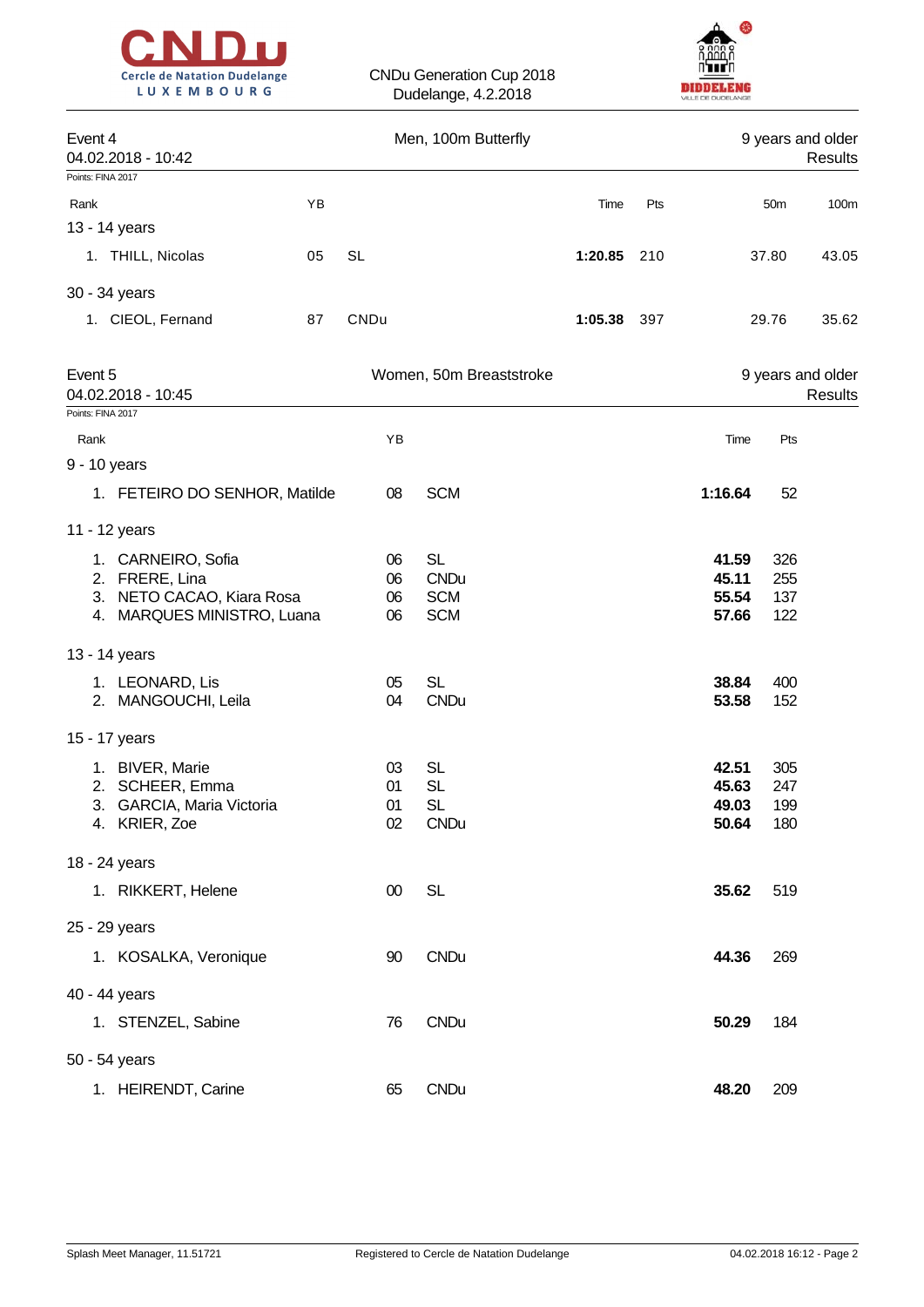



| Event 6<br>04.02.2018 - 10:51 |    | Men, 50m Breaststroke |         | 9 years and older<br>Results |
|-------------------------------|----|-----------------------|---------|------------------------------|
| Points: FINA 2017             |    |                       |         |                              |
| Rank                          | YB |                       | Time    | Pts                          |
| 9 - 10 years                  |    |                       |         |                              |
| 1. SANTINI DE ALMEIDA, Nilson | 09 | <b>SCD</b>            | 1:25.02 | 26                           |
| 13 - 14 years                 |    |                       |         |                              |
| 1. LUCARELLI, Riccardo        | 05 | <b>SL</b>             | 36.00   | 345                          |
| 2. FLOREAN, Darius            | 05 | <b>SL</b>             | 36.79   | 323                          |
| 3. CARNEIRO, Nuno             | 05 | <b>SL</b>             | 37.12   | 314                          |
| 4. DURAKOVIC, Tarik           | 05 | <b>SL</b>             | 37.56   | 303                          |
| 5. THIEL, Vincent             | 04 | <b>CNDu</b>           | 44.71   | 180                          |
| 15 - 17 years                 |    |                       |         |                              |
| 1. LANNERS, Bob               | 02 | <b>SL</b>             | 33.54   | 426                          |
| 2. HATVANI, Csongor           | 01 | <b>SL</b>             | 33.55   | 426                          |
| 30 - 34 years                 |    |                       |         |                              |
| 1. MAITRY, Joel               | 87 | <b>ENSPGD</b>         | 36.22   | 338                          |
| Event 7<br>04.02.2018 - 10:57 |    | Women, 50m Backstroke |         | 9 years and older<br>Results |
| Points: FINA 2017             |    |                       |         |                              |
| Rank                          | YB |                       | Time    | Pts                          |
| 9 - 10 years                  |    |                       |         |                              |
| 1. WAGNER, Caroline           | 08 | <b>CNDu</b>           | 44.39   | 193                          |
| 2. THILL, Lilly-Jana          | 09 | <b>CNDu</b>           | 1:01.08 | 74                           |
| 3. FETEIRO DO SENHOR, Matilde | 08 | <b>SCM</b>            | 1:13.42 | 42                           |
| 11 - 12 years                 |    |                       |         |                              |
| 1. CARNEIRO, Sofia            | 06 | <b>SL</b>             | 37.44   | 322                          |
| 2. BOGDANOVIC, Natalija       | 07 | <b>CNDu</b>           | 57.49   | 89                           |
| 13 - 14 years                 |    |                       |         |                              |
| 1. HRIC, Laura                | 05 | <b>SL</b>             | 36.04   | 361                          |
| 15 - 17 years                 |    |                       |         |                              |
| 1. RIKKERT, Elvire            | 03 | <b>SL</b>             | 38.27   | 301                          |
| 2. BIVER, Marie               |    |                       |         |                              |
|                               | 03 | <b>SL</b>             | 40.35   | 257                          |

1. RIKKERT, Helene 00 SL **33.71** 441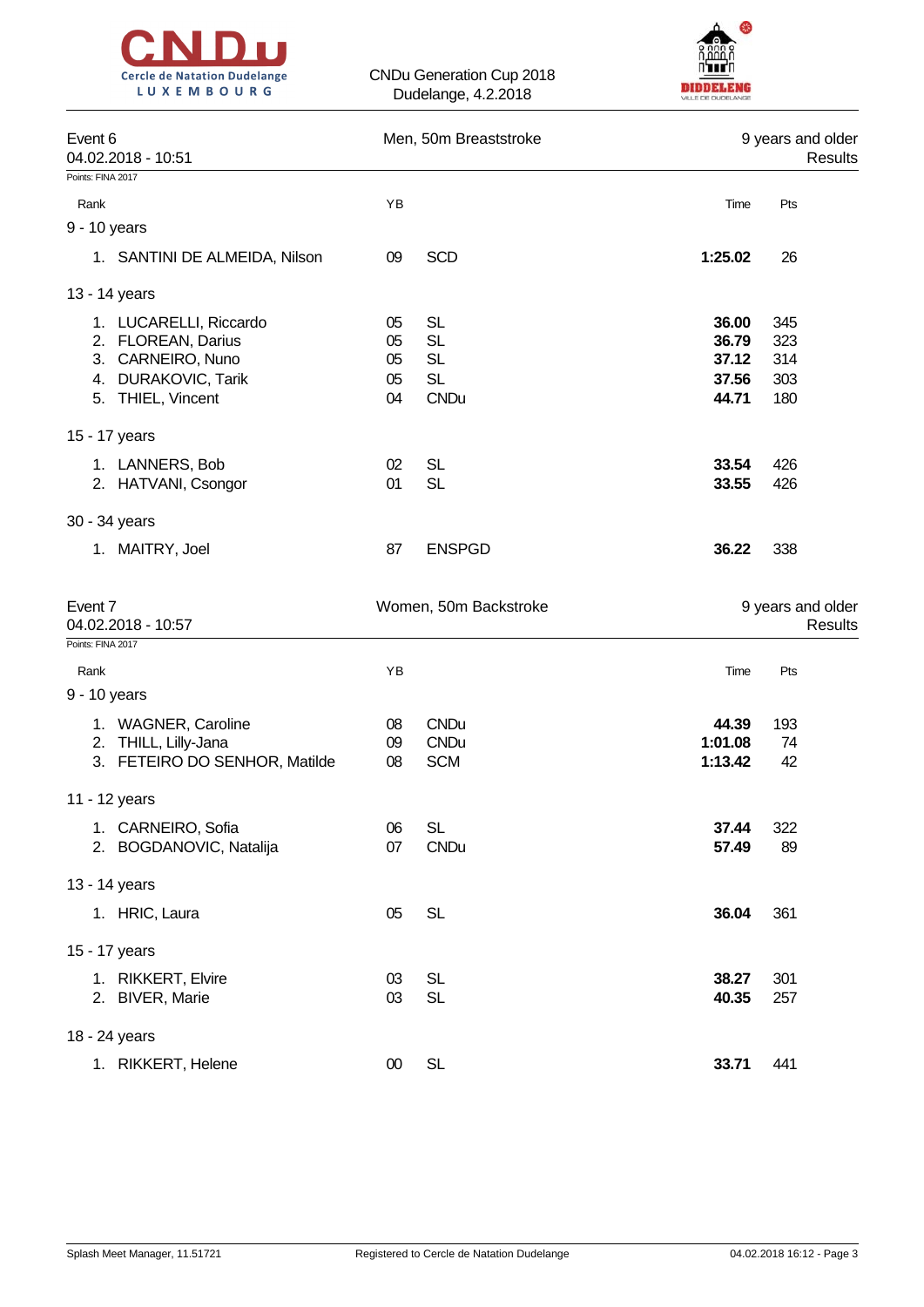



| Event 8           | 04.02.2018 - 11:02                                                                                                                                                                                                                                                                                                 |                      |                                                    | Men, 50m Backstroke                                                                                               |                               |                 |                                                                      |                                                      | 9 years and older<br>Results |
|-------------------|--------------------------------------------------------------------------------------------------------------------------------------------------------------------------------------------------------------------------------------------------------------------------------------------------------------------|----------------------|----------------------------------------------------|-------------------------------------------------------------------------------------------------------------------|-------------------------------|-----------------|----------------------------------------------------------------------|------------------------------------------------------|------------------------------|
| Points: FINA 2017 |                                                                                                                                                                                                                                                                                                                    |                      |                                                    |                                                                                                                   |                               |                 |                                                                      |                                                      |                              |
| Rank              |                                                                                                                                                                                                                                                                                                                    |                      | YB                                                 |                                                                                                                   |                               |                 | Time                                                                 | Pts                                                  |                              |
|                   | 9 - 10 years                                                                                                                                                                                                                                                                                                       |                      |                                                    |                                                                                                                   |                               |                 |                                                                      |                                                      |                              |
|                   | 1. SANTINI DE ALMEIDA, Nilson<br>2. HAINE, Marc<br>3. BONNAVE, Laurick<br>4. NUNES FREITAS, David                                                                                                                                                                                                                  |                      | 09<br>08<br>09<br>08                               | <b>SCD</b><br><b>CNDu</b><br><b>CNDu</b><br><b>SCM</b>                                                            |                               |                 | 57.12<br>1:02.55<br>1:09.86<br>1:14.45                               | 58<br>44<br>32<br>26                                 |                              |
|                   |                                                                                                                                                                                                                                                                                                                    |                      |                                                    |                                                                                                                   |                               |                 |                                                                      |                                                      |                              |
|                   | 11 - 12 years                                                                                                                                                                                                                                                                                                      |                      |                                                    |                                                                                                                   |                               |                 |                                                                      |                                                      |                              |
|                   | 1. WAGNER, Lee<br>2. KELSEN, Matti                                                                                                                                                                                                                                                                                 |                      | 07<br>07                                           | <b>CNDu</b><br><b>CNDu</b>                                                                                        |                               |                 | 51.87<br>56.34                                                       | 78<br>61                                             |                              |
|                   | 13 - 14 years                                                                                                                                                                                                                                                                                                      |                      |                                                    |                                                                                                                   |                               |                 |                                                                      |                                                      |                              |
| 6.                | 1. LANNERS, Nicolas<br>2. LUCARELLI, Riccardo<br>3. SIMEONOV, Vladimir<br>4. CARNEIRO, Nuno<br>5. FLOREAN, Darius<br><b>THILL, Nicolas</b><br>7. MILANOVSKI, Nikola<br>8. DURAKOVIC, Tarik<br>DSQ MORARU, Matteo<br>D10 - swimmer completely submerged when touching the wall at the finish (SW 6.4) (Time: 11:13) |                      | 04<br>05<br>04<br>05<br>05<br>05<br>04<br>05<br>04 | <b>SL</b><br><b>SL</b><br><b>SL</b><br><b>SL</b><br><b>SL</b><br><b>SL</b><br><b>SL</b><br><b>SL</b><br><b>SL</b> |                               |                 | 31.78<br>32.98<br>33.73<br>34.16<br>34.74<br>36.32<br>37.22<br>38.46 | 341<br>305<br>285<br>275<br>261<br>228<br>212<br>192 |                              |
|                   | 15 - 17 years                                                                                                                                                                                                                                                                                                      |                      |                                                    |                                                                                                                   |                               |                 |                                                                      |                                                      |                              |
|                   | 1. LESAGE, Christophe<br>2. HATVANI, Csongor<br>3. DI PINTO, Eric<br>DSQ PANIC, Stevan<br>G2 - Starting before the starting signal (SW 4.4) (Time: 11:13)                                                                                                                                                          |                      | 02<br>01<br>03<br>02                               | <b>SL</b><br><b>SL</b><br><b>SL</b><br><b>SL</b>                                                                  |                               |                 | 31.36<br>33.05<br>34.46                                              | 355<br>303<br>268                                    |                              |
|                   | 60 - 64 years                                                                                                                                                                                                                                                                                                      |                      |                                                    |                                                                                                                   |                               |                 |                                                                      |                                                      |                              |
|                   | 1. SINNER, Achille                                                                                                                                                                                                                                                                                                 |                      | 57                                                 | <b>SL</b>                                                                                                         |                               |                 | 49.22                                                                | 92                                                   |                              |
| Event 9           | 04.02.2018 - 11:12                                                                                                                                                                                                                                                                                                 |                      |                                                    | Women, 100m Freestyle                                                                                             |                               |                 |                                                                      |                                                      | 9 years and older<br>Results |
| Points: FINA 2017 |                                                                                                                                                                                                                                                                                                                    |                      |                                                    |                                                                                                                   |                               |                 |                                                                      |                                                      |                              |
| Rank              | 9 - 10 years                                                                                                                                                                                                                                                                                                       | YB                   |                                                    |                                                                                                                   | Time                          | Pts             |                                                                      | 50 <sub>m</sub>                                      | 100m                         |
|                   | 1. WAGNER, Caroline<br>2. THILL, Lilly-Jana                                                                                                                                                                                                                                                                        | 08<br>09             | CNDu<br>CNDu                                       |                                                                                                                   | 1:37.12<br>2:06.76            | 144<br>64       |                                                                      | 47.13<br>1:00.43                                     | 49.99<br>1:06.33             |
|                   | 11 - 12 years                                                                                                                                                                                                                                                                                                      |                      |                                                    |                                                                                                                   |                               |                 |                                                                      |                                                      |                              |
|                   | 1. FRERE, Lina<br>2. MARQUES MINISTRO, Luana<br>3. BOGDANOVIC, Natalija<br>DSQ NETO CACAO, Kiara Rosa                                                                                                                                                                                                              | 06<br>06<br>07<br>06 | CNDu<br><b>SCM</b><br>CNDu<br><b>SCM</b>           |                                                                                                                   | 1:23.90<br>1:51.11<br>1:58.77 | 223<br>96<br>78 |                                                                      | 38.82<br>53.11<br>54.72                              | 45.08<br>58.00<br>1:04.05    |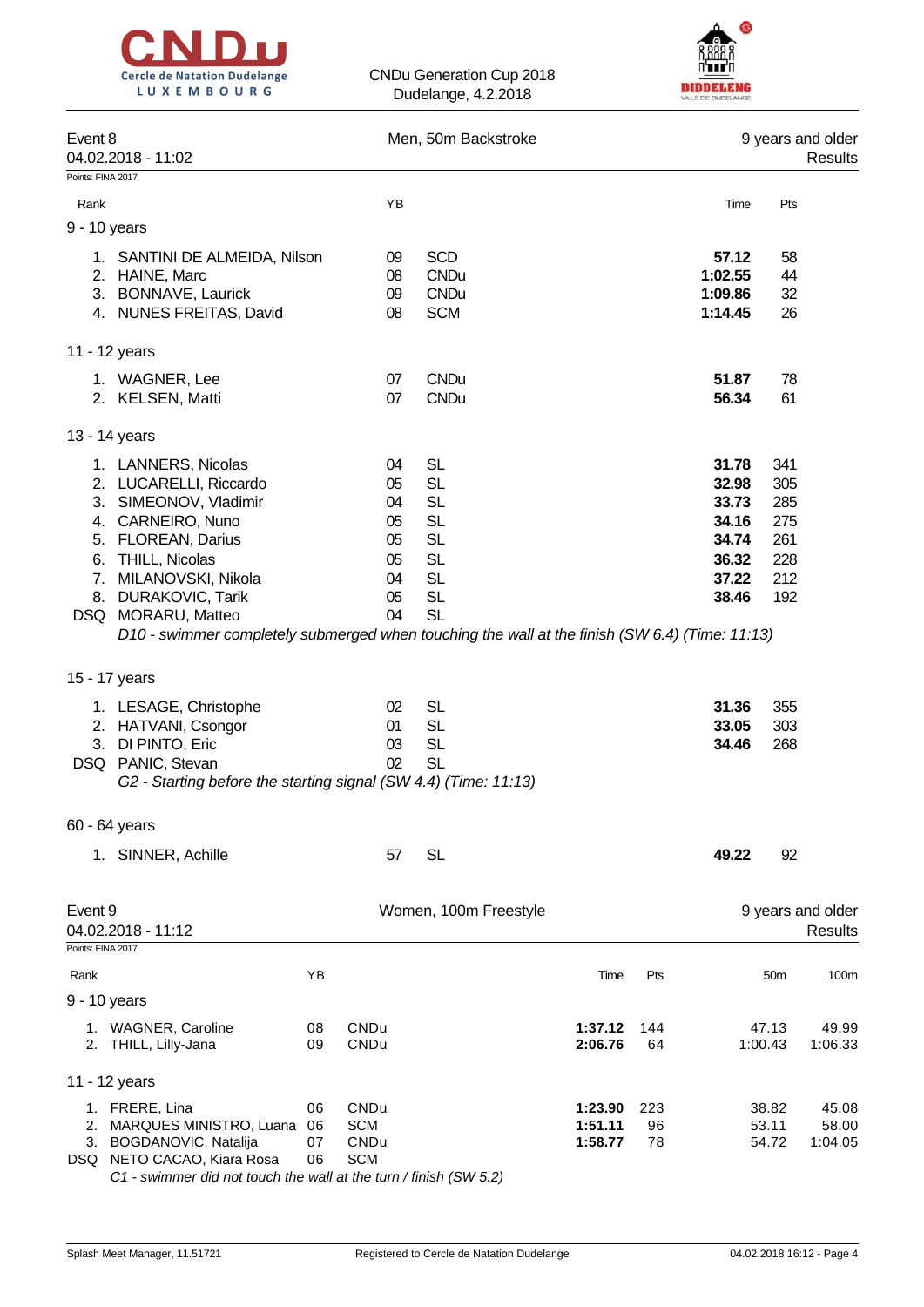



# Event 9, Women, 100m Freestyle

|                 | 13 - 14 years                                                                                         |                            |                                                          |                                                     |                                 |                                           |                                           |
|-----------------|-------------------------------------------------------------------------------------------------------|----------------------------|----------------------------------------------------------|-----------------------------------------------------|---------------------------------|-------------------------------------------|-------------------------------------------|
|                 | 1. HRIC, Laura<br>2. MANGOUCHI, Leila                                                                 | 05<br>04                   | <b>SL</b><br>CNDu                                        | 1:06.55<br>1:37.90                                  | 447<br>140                      | 31.55<br>45.18                            | 35.00<br>52.72                            |
|                 | 15 - 17 years                                                                                         |                            |                                                          |                                                     |                                 |                                           |                                           |
|                 | 1. COIMBRA, Alice<br>2. SCHEER, Emma<br>3. BEHLIL, Lara<br>4. GARCIA, Maria Victoria<br>5. KRIER, Zoe | 02<br>01<br>03<br>01<br>02 | <b>SL</b><br><b>SL</b><br><b>SL</b><br><b>SL</b><br>CNDu | 1:05.70<br>1:15.18<br>1:20.84<br>1:27.55<br>1:32.06 | 465<br>310<br>249<br>196<br>169 | 31.96<br>35.50<br>40.24<br>41.80<br>43.34 | 33.74<br>39.68<br>40.60<br>45.75<br>48.72 |
|                 | 18 - 24 years                                                                                         |                            |                                                          |                                                     |                                 |                                           |                                           |
|                 | 1. KALMES, Paula                                                                                      | 00                         | <b>SL</b>                                                | 1:11.04 368                                         |                                 | 34.09                                     | 36.95                                     |
|                 | 25 - 29 years                                                                                         |                            |                                                          |                                                     |                                 |                                           |                                           |
|                 | 1. KOSALKA, Veronique                                                                                 | 90                         | CNDu                                                     | 1:10.73 372                                         |                                 | 33.93                                     | 36.80                                     |
|                 | 40 - 44 years                                                                                         |                            |                                                          |                                                     |                                 |                                           |                                           |
|                 | 1. KETTENMEYER-REULAND, Ct78le SCDE<br>2. STENZEL, Sabine                                             | 76                         | CNDu                                                     | 1:04.18<br>1:41.81                                  | 499<br>125                      | 31.03<br>45.88                            | 33.15<br>55.93                            |
|                 | 50 - 54 years                                                                                         |                            |                                                          |                                                     |                                 |                                           |                                           |
|                 | 1. HEIRENDT, Carine<br>2. BOLY, Anne                                                                  | 65<br>66                   | CNDu<br>CNDu                                             | 1:23.54<br>1:29.32                                  | 226<br>185                      | 40.27<br>42.89                            | 43.27<br>46.43                            |
| Event 10        | 04.02.2018 - 11:24                                                                                    |                            | Men, 100m Freestyle                                      |                                                     |                                 |                                           | 9 years and older<br>Results              |
|                 | Points: FINA 2017                                                                                     |                            |                                                          |                                                     |                                 |                                           |                                           |
| Rank            | 9 - 10 years                                                                                          | YB                         |                                                          | Time                                                | Pts                             | 50 <sub>m</sub>                           | 100m                                      |
|                 | 1. HAINE, Marc<br>2. BONNAVE, Laurick                                                                 | 08<br>09                   | CNDu<br>CNDu                                             | 1:57.31<br>2:13.91                                  | 56<br>37                        | 54.04<br>1:00.78                          | 1:03.27<br>1:13.13                        |
|                 | 11 - 12 years                                                                                         |                            |                                                          |                                                     |                                 |                                           |                                           |
|                 | 1. KELSEN, Matti<br>2. WAGNER, Lee                                                                    | 07<br>07                   | CNDu<br>CNDu                                             | 1:49.72<br>1:51.18                                  | 68<br>66                        | 47.04<br>49.51                            | 1:02.68<br>1:01.67                        |
|                 | 13 - 14 years                                                                                         |                            |                                                          |                                                     |                                 |                                           |                                           |
|                 | 1. LANNERS, Nicolas<br>2. MORARU, Matteo<br>3. SIMEONOV, Vladimir<br>4. MILANOVSKI, Nikola            | 04<br>04<br>04<br>04       | SL<br><b>SL</b><br><b>SL</b><br><b>SL</b>                | 59.37<br>59.75<br>1:05.05<br>1:09.20                | 433<br>425<br>329<br>273        | 28.81<br>29.11<br>30.86<br>32.97          | 30.56<br>30.64<br>34.19<br>36.23          |
|                 | 15 - 17 years                                                                                         |                            |                                                          |                                                     |                                 |                                           |                                           |
| 3. LANNERS, Bob | 1. PANIC, Stevan<br>2. LESAGE, Christophe                                                             | 02<br>02                   | <b>SL</b><br><b>SL</b>                                   | 59.01<br>59.25                                      | 441<br>436                      | 28.40<br>29.44                            | 30.61<br>29.81                            |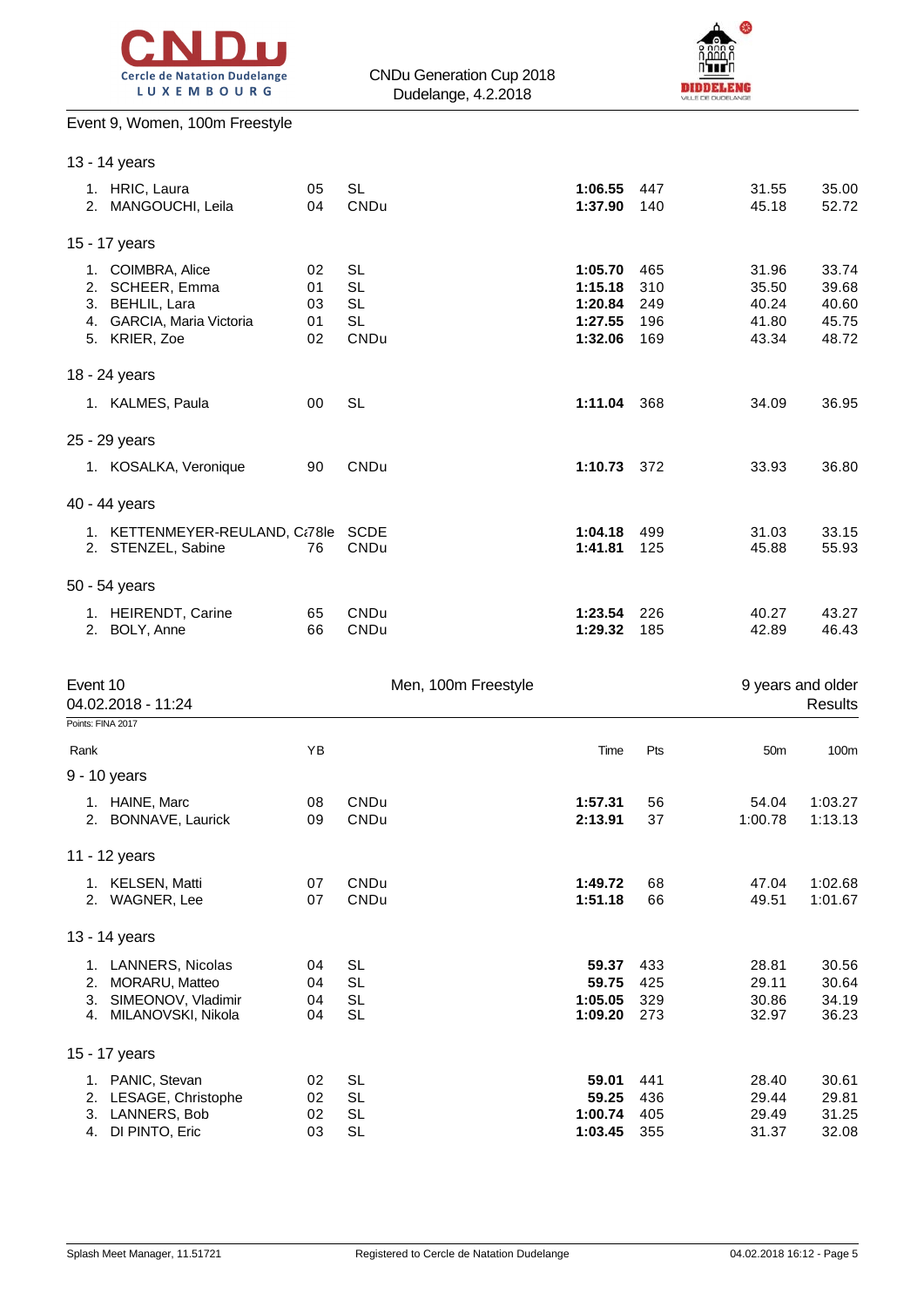



## Event 10, Men, 100m Freestyle

| 40 - 44 years                 |                                                                                                                                                                              |          |               |                                 |                                     |             |                 |                 |                  |                                     |
|-------------------------------|------------------------------------------------------------------------------------------------------------------------------------------------------------------------------|----------|---------------|---------------------------------|-------------------------------------|-------------|-----------------|-----------------|------------------|-------------------------------------|
| Rank                          | YB                                                                                                                                                                           |          |               |                                 | Pts<br>Time                         |             | 50 <sub>m</sub> | 100m            | 150 <sub>m</sub> | 200m                                |
| Event 12<br>Points: FINA 2017 | 04.02.2018 - 11:44                                                                                                                                                           |          |               |                                 | Women, 200m Backstroke              |             |                 |                 |                  | 9 years and older<br><b>Results</b> |
|                               | R6 - incorrect style order (backstroke-breaststroke-butterfly-freestyle) in medley relay (SW 9.2)<br>CIEOL, Fernand, STENZEL, Sabine, ANDRADE, Cristiano, KOSALKA, Veronique |          |               |                                 |                                     |             |                 |                 |                  |                                     |
|                               | <b>WAGNER, Caroline</b><br>THILL, Lilly-Jana<br>DSQ CNDu 2                                                                                                                   | 08<br>09 | $+0.82$       | 46.20<br>1:05.47<br><b>CNDu</b> | WAGNER, Lee<br><b>KELSEN, Matti</b> |             | 07<br>07        |                 | 1:02.06<br>46.60 |                                     |
|                               | CHALMER-RASMUSSEN, Olaf<br>GOUVIAUX, Dominique<br>2. CNDu 4                                                                                                                  | 64<br>70 | $+0.98$       | 44.80<br>39.35<br><b>CNDu</b>   | BOLY, Anne<br>HEIRENDT, Carine      |             | 66<br>65        | 3:40.33         | 85               |                                     |
| Rank<br>1.                    | CNDu 1                                                                                                                                                                       |          |               | <b>CNDu</b>                     |                                     |             |                 | Time<br>2:14.90 | Pts<br>373       |                                     |
| Event 11<br>Points: FINA 2017 | 04.02.2018 - 11:40                                                                                                                                                           |          |               | Mixed, 4 x 50m Medley           |                                     |             |                 |                 |                  | Open<br><b>Results</b>              |
| 60 - 64 years                 | 1. SINNER, Achille                                                                                                                                                           | 57       | <b>SL</b>     |                                 |                                     | 1:34.32     | 108             |                 | 43.10            | 51.22                               |
| 50 - 54 years                 | 1. CHALMER-RASMUSSEN, Olaf 64                                                                                                                                                |          | CNDu          |                                 |                                     | 1:19.65     | 179             |                 | 38.32            | 41.33                               |
| 40 - 44 years                 | 1. ANDRADE, Cristiano                                                                                                                                                        | 75       | CNDu          |                                 |                                     | 1:10.85 255 |                 |                 | 33.95            | 36.90                               |
| 30 - 34 years                 | 1. MAITRY, Joel                                                                                                                                                              | 87       | <b>ENSPGD</b> |                                 |                                     | 1:03.59     | 352             |                 | 30.31            | 33.28                               |
|                               | LVEIII IV, IVIEII, IVVIII I IEESIYIE                                                                                                                                         |          |               |                                 |                                     |             |                 |                 |                  |                                     |

1. KETTENMEYER-REULANI78C. SCDE **2:37.38** 434 37.96 39.97 39.76 39.69

| Event 13<br>04.02.2018 - 11:48 |    |           | Men, 200m Backstroke |     |                 |         |                  | 9 years and older<br><b>Results</b> |
|--------------------------------|----|-----------|----------------------|-----|-----------------|---------|------------------|-------------------------------------|
| Points: FINA 2017              |    |           |                      |     |                 |         |                  |                                     |
| Rank                           | ΥB |           | Time                 | Pts | 50 <sub>m</sub> | 100m    | 150 <sub>m</sub> | 200 <sub>m</sub>                    |
| 13 - 14 years                  |    |           |                      |     |                 |         |                  |                                     |
| 1. SIMEONOV, Vladimir          | 04 | <b>SL</b> | 2:33.09 328          |     | 37.64           | 38.43   | 39.01            | 38.01                               |
| 60 - 64 years                  |    |           |                      |     |                 |         |                  |                                     |
| 1. SINNER, Achille             | 57 | SL        | 4:00.05              | 85  | 55.96           | 1:02.15 | 1:03.80          | 58.14                               |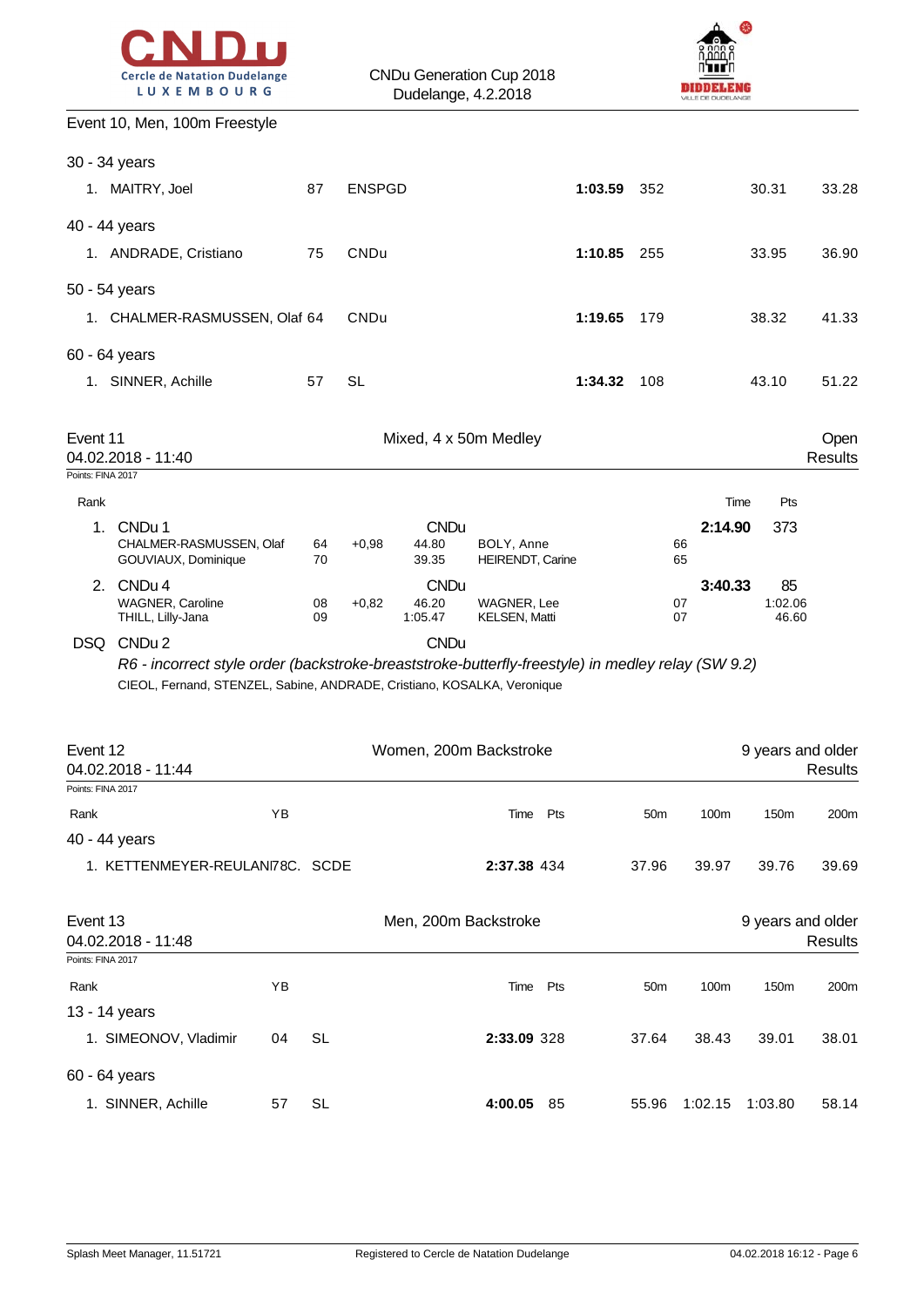



| Event 14<br>04.02.2018 - 11:53                                                                          |                | Women, 100m Breaststroke                                                                     |                                          |                        |                                      | 9 years and older<br><b>Results</b>    |
|---------------------------------------------------------------------------------------------------------|----------------|----------------------------------------------------------------------------------------------|------------------------------------------|------------------------|--------------------------------------|----------------------------------------|
| Points: FINA 2017                                                                                       |                |                                                                                              |                                          |                        |                                      |                                        |
| Rank                                                                                                    | YB             |                                                                                              | Time                                     | Pts                    | 50m                                  | 100m                                   |
| 9 - 10 years                                                                                            |                |                                                                                              |                                          |                        |                                      |                                        |
| 1. WAGNER, Caroline<br>2. THILL, Lilly-Jana                                                             | 08<br>09       | CNDu<br>CNDu                                                                                 | 2:01.69<br>2:23.50                       | 134<br>82              | 57.39<br>1:09.96                     | 1:04.30<br>1:13.54                     |
| 11 - 12 years                                                                                           |                |                                                                                              |                                          |                        |                                      |                                        |
| 1. FRERE, Lina<br>2. NETO CACAO, Kiara Rosa<br>3. BOGDANOVIC, Natalija<br>4. MARQUES MINISTRO, Luana 06 | 06<br>06<br>07 | CNDu<br><b>SCM</b><br>CNDu<br><b>SCM</b>                                                     | 1:46.48<br>2:00.67<br>2:19.43<br>2:20.10 | 200<br>138<br>89<br>88 | 50.62<br>55.47<br>1:06.29<br>1:03.52 | 55.86<br>1:05.20<br>1:13.14<br>1:16.58 |
| 13 - 14 years                                                                                           |                |                                                                                              |                                          |                        |                                      |                                        |
| 1. LEONARD, Lis<br>2. MANGOUCHI, Leila                                                                  | 05<br>04       | <b>SL</b><br>CNDu                                                                            | 1:25.20<br>1:59.77                       | 392<br>141             | 39.81<br>55.58                       | 45.39<br>1:04.19                       |
| 15 - 17 years                                                                                           |                |                                                                                              |                                          |                        |                                      |                                        |
| 1. BIVER, Marie<br>2. KRIER, Zoe                                                                        | 03<br>02       | <b>SL</b><br>CNDu                                                                            | 1:31.28<br>1:52.19                       | 318<br>171             | 43.40<br>51.65                       | 47.88<br>1:00.54                       |
| 18 - 24 years                                                                                           |                |                                                                                              |                                          |                        |                                      |                                        |
| 1. RIKKERT, Helene                                                                                      | 00             | <b>SL</b>                                                                                    | 1:20.21                                  | 469                    | 36.83                                | 43.38                                  |
| 40 - 44 years                                                                                           |                |                                                                                              |                                          |                        |                                      |                                        |
| 1. STENZEL, Sabine                                                                                      | 76             | CNDu                                                                                         | 1:50.40                                  | 180                    | 53.50                                | 56.90                                  |
| 50 - 54 years                                                                                           |                |                                                                                              |                                          |                        |                                      |                                        |
| 1. HEIRENDT, Carine<br>2. FLAMMANG-WAGENER, M.                                                          | 65<br>65       | CNDu<br>CNDu                                                                                 | 1:44.74<br>1:51.41                       | 211<br>175             | 49.29<br>53.04                       | 55.45<br>58.37                         |
| Event 15                                                                                                |                | Men, 100m Breaststroke                                                                       |                                          |                        |                                      | 9 years and older                      |
| 04.02.2018 - 12:04                                                                                      |                |                                                                                              |                                          |                        |                                      | Results                                |
| Points: FINA 2017                                                                                       |                |                                                                                              |                                          |                        |                                      |                                        |
| Rank                                                                                                    | YB             |                                                                                              | Time                                     | Pts                    | 50 <sub>m</sub>                      | 100m                                   |
| 9 - 10 years<br>1. BONNAVE, Laurick                                                                     | 09             | CNDu                                                                                         | 2:31.28                                  | 49                     | 1:11.92                              | 1:19.36                                |
|                                                                                                         |                |                                                                                              |                                          |                        |                                      |                                        |
| 11 - 12 years                                                                                           |                |                                                                                              |                                          |                        |                                      |                                        |
| DSQ WAGNER, Lee                                                                                         | 07             | CNDu<br>B1 - more than one single butterfly kick before the first breaststroke kick (SW 7.1) |                                          |                        |                                      |                                        |
| 13 - 14 years                                                                                           |                |                                                                                              |                                          |                        |                                      |                                        |
| 1. THIEL, Vincent                                                                                       | 04             | CNDu                                                                                         | 1:41.28                                  | 165                    | 48.24                                | 53.04                                  |
| 40 - 44 years                                                                                           |                |                                                                                              |                                          |                        |                                      |                                        |
| 1. ANDRADE, Cristiano                                                                                   | 75             | CNDu                                                                                         | 1:41.49                                  | 164                    | 47.89                                | 53.60                                  |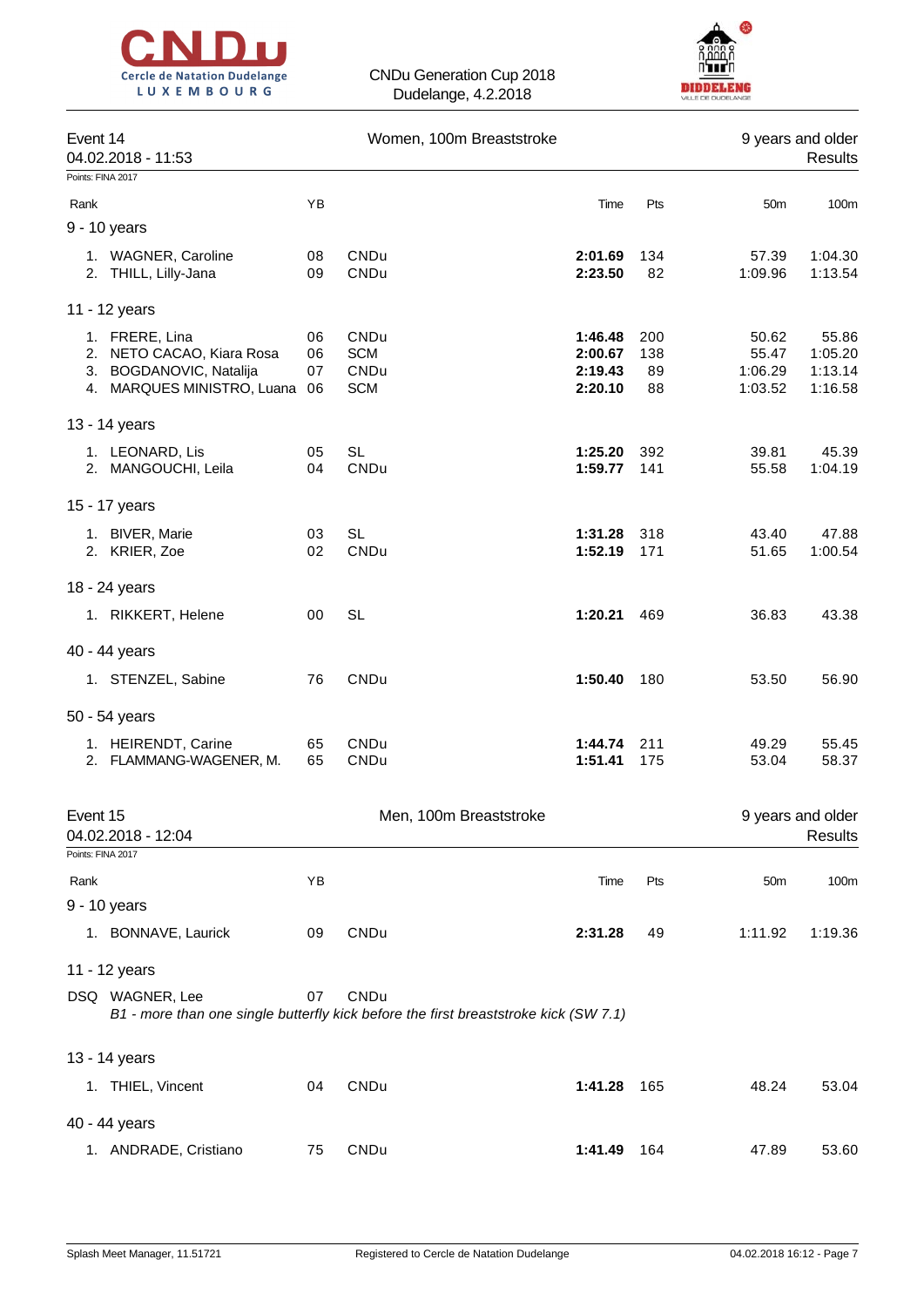



| Event 16          | 04.02.2018 - 12:15      |    | Mixed, 4 x 50m Freestyle |                         |    |         | <b>Open</b><br>Results |
|-------------------|-------------------------|----|--------------------------|-------------------------|----|---------|------------------------|
| Points: FINA 2017 |                         |    |                          |                         |    |         |                        |
| Rank              |                         |    |                          |                         |    | Time    | Pts                    |
| 1.                | CNDu 1                  |    | <b>CNDu</b>              |                         |    | 2:25.49 | 225                    |
|                   | CHALMER-RASMUSSEN, Olaf | 64 | 36.34                    | BOLY, Anne              | 66 |         | 40.95                  |
|                   | GOUVIAUX, Dominique     | 70 | 28.71                    | <b>HEIRENDT, Carine</b> | 65 |         | 39.49                  |
| 2.                | CNDu <sub>4</sub>       |    | <b>CNDu</b>              |                         |    | 3:22.86 | 83                     |
|                   | <b>WAGNER, Caroline</b> | 08 | 46.77                    | BOGDANOVIC, Natalija    | 07 |         | 51.95                  |
|                   | BONNAVE, Laurick        | 09 | 57.06                    | <b>KELSEN, Matti</b>    | 07 |         | 47.08                  |
| <b>EXH</b>        | CND <sub>u</sub> 2      |    | <b>CNDu</b>              |                         |    | 2:22.19 | 241                    |
|                   | CIEOL, Fernand          | 87 | 29.22                    | ANDRADE, Cristiano      | 75 |         | 32.28                  |
|                   | STENZEL, Sabine         | 76 | 48.88                    | KOSALKA, Veronique      | 90 |         | 31.81                  |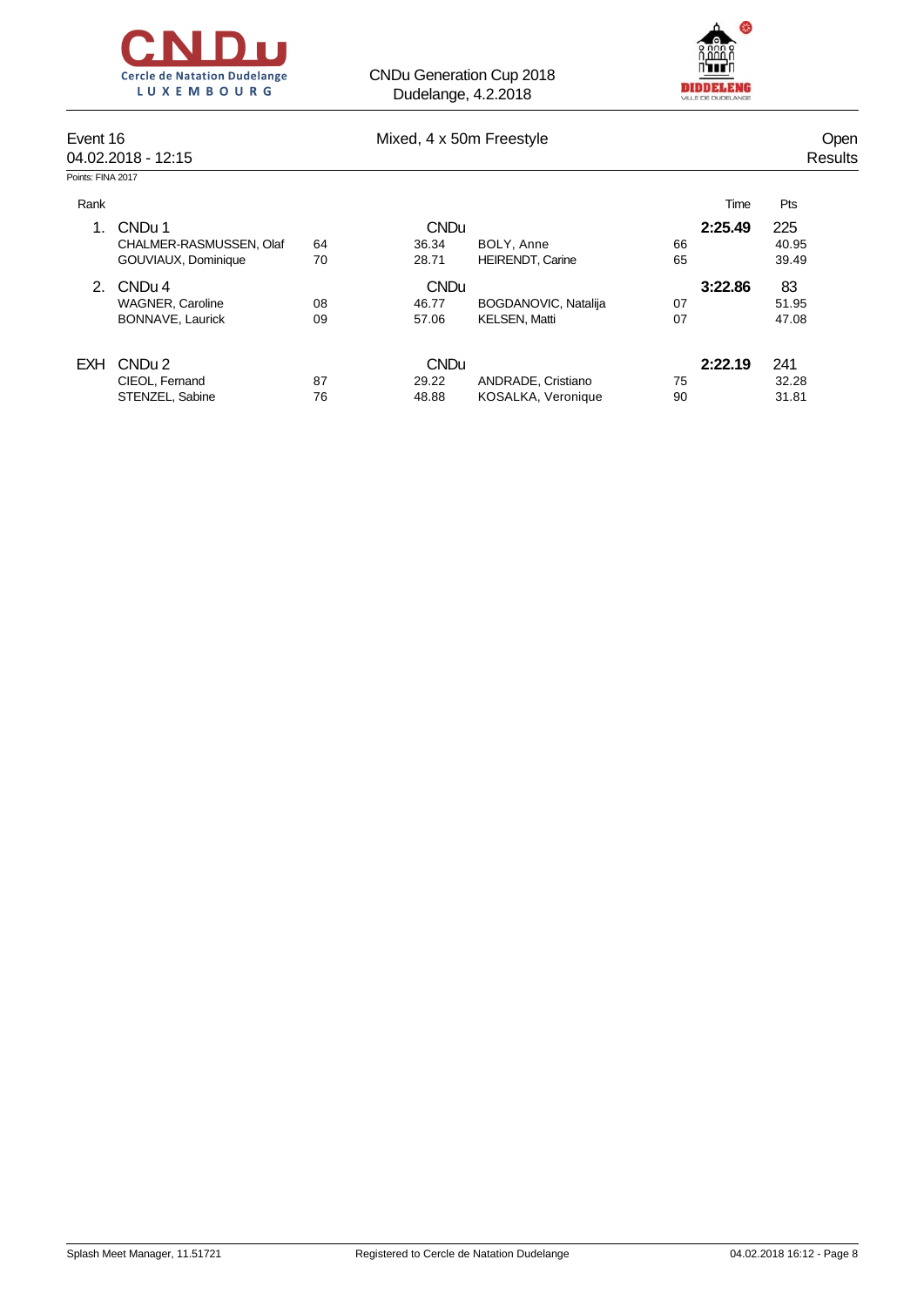



## 2 - Afternoon Session 04.02.2018 - 14:15

| Event 17                           | 25m Crawl Kicks   | 8 years and younger |
|------------------------------------|-------------------|---------------------|
| 04.02.2018 - 14:15                 |                   | Results             |
| Points: FINA 2017                  |                   |                     |
| Rank                               | ΥB                | Pts<br>Time         |
| PRENTIC, Anel<br>1.                | <b>SCD</b><br>10  | 27.73               |
| MENDES, Nayma<br>2.                | <b>SCM</b><br>10  | 31.91               |
| THINNES, Liz<br>3.                 | <b>SCM</b><br>10  | 33.36               |
| <b>MARTINIS, Liam</b><br>4.        | <b>CNDu</b><br>10 | 36.71               |
| SCHWARTZ, Bella Grace-Kelly<br>5.  | <b>CNDu</b><br>10 | 43.77               |
| POPESCU, Alexandre-Christian<br>6. | <b>CNDu</b><br>11 | 52.85               |
| MOTA BARROSO, Melinna              | <b>CNDu</b><br>10 | 55.31               |
| ZATKO, Tamy<br>8.                  | 12<br><b>CNDu</b> | 56.51               |
| VALENTE, Zoe<br>9.                 | <b>CNDu</b><br>10 | 1:06.81             |
| STENZEL SCHLECHTER, Fynn<br>10.    | 10<br><b>CNDu</b> | 1:07.28             |
| LOCOCHE, Teediy<br>11.             | <b>CNDu</b><br>11 | 1:33.60             |
|                                    |                   |                     |

| Event 18                                                       |                | Women, 200m Breaststroke                |                                           |                         | 9 years and older       |                         |                         |  |
|----------------------------------------------------------------|----------------|-----------------------------------------|-------------------------------------------|-------------------------|-------------------------|-------------------------|-------------------------|--|
| 04.02.2018 - 14:19                                             |                |                                         |                                           |                         |                         |                         | Results                 |  |
| Points: FINA 2017                                              |                |                                         |                                           |                         |                         |                         |                         |  |
| Rank                                                           | ΥB             |                                         | Pts<br>Time                               | 50 <sub>m</sub>         | 100m                    | 150 <sub>m</sub>        | 200m                    |  |
| 11 - 12 years                                                  |                |                                         |                                           |                         |                         |                         |                         |  |
| 1. THILL, Gina<br>2. REINESCH, Leeloo                          | 07<br>07       | <b>SCM</b><br><b>SCM</b>                | 3:21.17 299<br>3:28.82 267                | 43.54<br>48.47          | 50.64<br>53.18          | 53.50<br>54.17          | 53.49<br>53.00          |  |
| 13 - 14 years                                                  |                |                                         |                                           |                         |                         |                         |                         |  |
| 1. JEROMITO, Chloe<br>2. WINKEL, Nadine<br>3. BERTRANG, Marina | 05<br>04<br>05 | <b>CNDu</b><br><b>SCD</b><br><b>SCM</b> | 3:25.65 280<br>3:30.02 263<br>3:38.15 234 | 45.70<br>47.61<br>48.67 | 53.26<br>53.97<br>56.65 | 54.17<br>54.91<br>56.81 | 52.52<br>53.53<br>56.02 |  |
| 40 - 44 years                                                  |                |                                         |                                           |                         |                         |                         |                         |  |
| 1. KETTENMEYER-REULANI78C. SCDE                                |                |                                         | 3:00.38 415                               | 41.31                   | 45.76                   | 46.63                   | 46.68                   |  |

| Event 19<br>04.02.2018 - 14:24 |    |            | Men, 200m Breaststroke |     |                 |       | 9 years and older | Results          |
|--------------------------------|----|------------|------------------------|-----|-----------------|-------|-------------------|------------------|
| Points: FINA 2017              |    |            |                        |     |                 |       |                   |                  |
| Rank                           | ΥB |            | Time                   | Pts | 50 <sub>m</sub> | 100m  | 150 <sub>m</sub>  | 200 <sub>m</sub> |
| 11 - 12 years                  |    |            |                        |     |                 |       |                   |                  |
| 1. CALMES, Nicolas             | 06 | <b>SCM</b> | 3:13.48 241            |     | 43.47           | 49.83 | 51.10             | 49.08            |
| 13 - 14 years                  |    |            |                        |     |                 |       |                   |                  |
| 1. OLINGER, Liam               | 05 | <b>SCM</b> | 3:16.39 230            |     | 44.63           | 50.27 | 50.75             | 50.74            |
| 40 - 44 years                  |    |            |                        |     |                 |       |                   |                  |
| 1. ANDRADE, Cristiano          | 75 | CNDu       | 3:32.74 181            |     | 48.60           | 53.76 | 55.00             | 55.38            |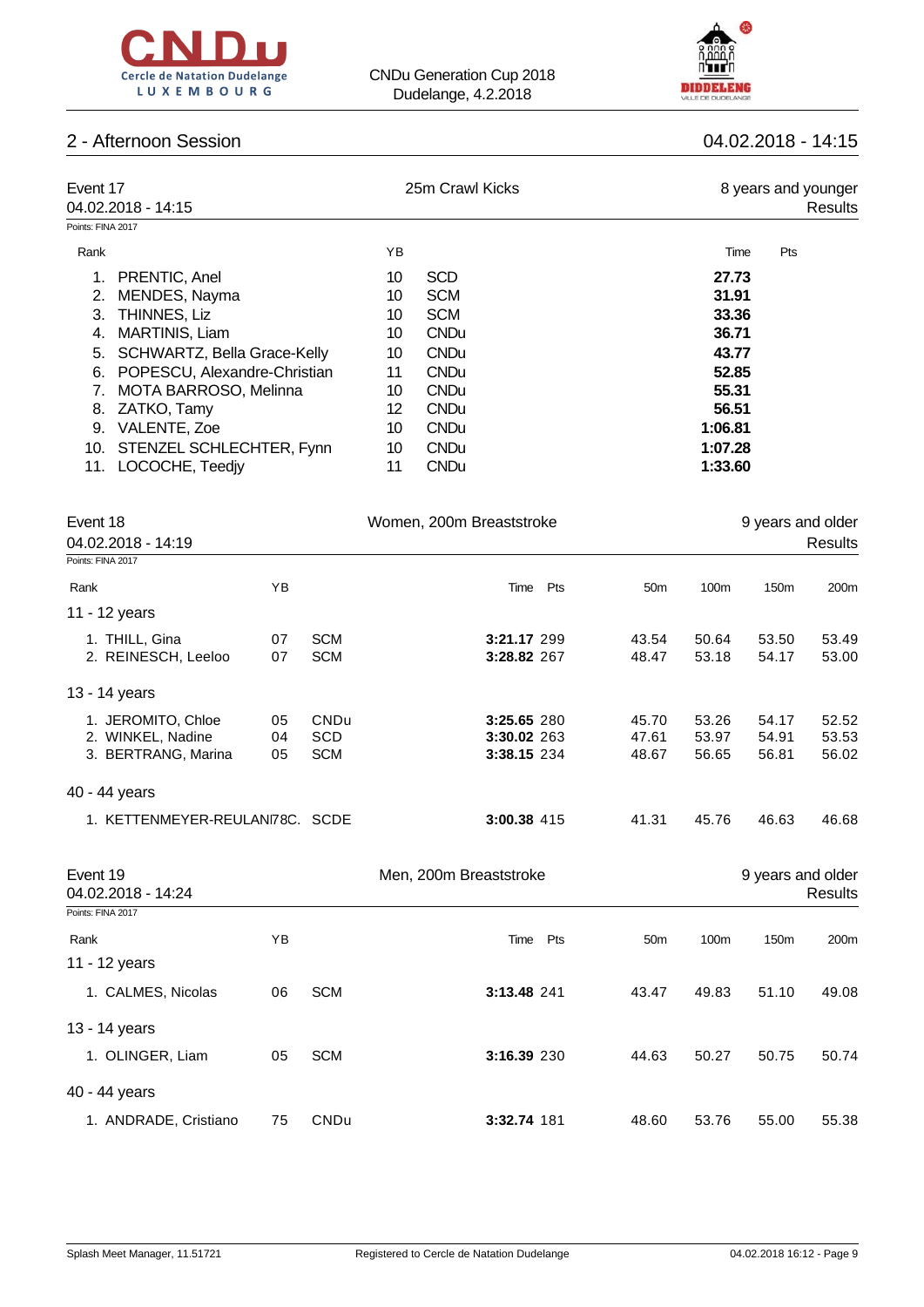



| Event 20<br>Points: FINA 2017 | 04.02.2018 - 14:29                                                                                                        |                                  | Women, 100m Backstroke                                                                                                                      |                                                                |                                       |                                                    | 9 years and older<br><b>Results</b>                    |
|-------------------------------|---------------------------------------------------------------------------------------------------------------------------|----------------------------------|---------------------------------------------------------------------------------------------------------------------------------------------|----------------------------------------------------------------|---------------------------------------|----------------------------------------------------|--------------------------------------------------------|
|                               |                                                                                                                           |                                  |                                                                                                                                             |                                                                |                                       |                                                    |                                                        |
| Rank                          |                                                                                                                           | YB                               |                                                                                                                                             | Time                                                           | Pts                                   | 50 <sub>m</sub>                                    | 100m                                                   |
|                               | 9 - 10 years                                                                                                              |                                  |                                                                                                                                             |                                                                |                                       |                                                    |                                                        |
|                               | 1. CALMES, Liz<br>2. MARTUCCI, Sofia<br>3. PHILIPPART, Enny<br>4. LORENZO ZARAGOZA, Sofia<br>5. PRENTIC, Anela            | 08<br>08<br>09<br>09<br>09       | <b>SCM</b><br><b>SCD</b><br><b>SCM</b><br><b>SCM</b><br>SCD                                                                                 | 1:38.72<br>1:45.11<br>1:56.27<br>1:59.96<br>2:11.78            | 173<br>143<br>106<br>96<br>72         | 47.39<br>50.97<br>54.57<br>59.23<br>1:00.93        | 51.33<br>54.14<br>1:01.70<br>1:00.73<br>1:10.85        |
|                               | 11 - 12 years                                                                                                             |                                  |                                                                                                                                             |                                                                |                                       |                                                    |                                                        |
|                               | 1. SOFFIO, Mara<br>2. FABIANI, Eden<br>3. BERTRANG, Louana<br>4. POPA, Sonia<br>5. CONTE, Camilla<br>6. FUCCI, Margherita | 06<br>07<br>06<br>06<br>07<br>07 | <b>SCM</b><br><b>SCM</b><br><b>SCM</b><br><b>SCM</b><br><b>SCM</b><br><b>SCM</b>                                                            | 1:23.94<br>1:27.92<br>1:32.85<br>1:33.48<br>1:57.10<br>2:04.86 | 281<br>245<br>208<br>204<br>103<br>85 | 40.90<br>43.58<br>45.32<br>44.83<br>53.33<br>55.43 | 43.04<br>44.34<br>47.53<br>48.65<br>1:03.77<br>1:09.43 |
|                               | 13 - 14 years                                                                                                             |                                  |                                                                                                                                             |                                                                |                                       |                                                    |                                                        |
|                               | 1. HARIZIA, Celia<br>2. WINKEL, Nadine                                                                                    | 05<br>04                         | <b>SCM</b><br>SCD                                                                                                                           | 1:25.36<br>1:32.72                                             | 267<br>209                            | 40.67<br>44.65                                     | 44.69<br>48.07                                         |
|                               | 15 - 17 years                                                                                                             |                                  |                                                                                                                                             |                                                                |                                       |                                                    |                                                        |
|                               | 1. GARCIA, Maria Victoria                                                                                                 | 01                               | <b>SL</b>                                                                                                                                   | 1:33.85                                                        | - 201                                 | 47.48                                              | 46.37                                                  |
|                               | 25 - 29 years                                                                                                             |                                  |                                                                                                                                             |                                                                |                                       |                                                    |                                                        |
|                               | 1. SINNER, Caroline                                                                                                       | 90                               | <b>SL</b>                                                                                                                                   | 1:10.19 481                                                    |                                       | 33.55                                              | 36.64                                                  |
| Event 21                      | 04.02.2018 - 14:38                                                                                                        |                                  | Men, 100m Backstroke                                                                                                                        |                                                                |                                       |                                                    | 9 years and older<br><b>Results</b>                    |
| Points: FINA 2017             |                                                                                                                           |                                  |                                                                                                                                             |                                                                |                                       |                                                    |                                                        |
| Rank                          |                                                                                                                           | ΥB                               |                                                                                                                                             | Time                                                           | Pts                                   | 50 <sub>m</sub>                                    | 100m                                                   |
|                               | 9 - 10 years                                                                                                              |                                  |                                                                                                                                             |                                                                |                                       |                                                    |                                                        |
| 2.                            | 1. REINESCH, Inaki<br><b>BORDAS, Anatole</b><br>3. VALENTINI, Stefano<br>4. BRANDAO, Lyam<br>DSQ FABER, Max               | 09<br>09<br>09<br>08<br>09       | SCD<br><b>SCM</b><br><b>SCM</b><br><b>SCM</b><br><b>SCM</b><br>D8 - upon the finish the swimmer did not touch the wall on the back (SW 6.6) | 1:49.29<br>1:49.40<br>1:50.00<br>2:28.10                       | 89<br>89<br>87<br>36                  | 51.64<br>51.02<br>52.26<br>1:09.41                 | 57.65<br>58.38<br>57.74<br>1:18.69                     |
|                               | 11 - 12 years                                                                                                             |                                  |                                                                                                                                             |                                                                |                                       |                                                    |                                                        |
|                               | 1. WESTER, Ben<br>2. BASILE, Miro<br>3. PEREIRA TEIXEIRA, Rodrigo                                                         | 06<br>07<br>06                   | CNDu<br>CNDu<br>SCD                                                                                                                         | 1:23.41<br>1:28.80<br>2:02.91                                  | 201<br>167<br>63                      | 40.27<br>42.51<br>57.11                            | 43.14<br>46.29<br>1:05.80                              |
|                               | 13 - 14 years                                                                                                             |                                  |                                                                                                                                             |                                                                |                                       |                                                    |                                                        |
|                               | 1. SIMEONOV, Vladimir<br>2. KIRCH, Paul<br>DSQ LINDMARK MELO, Hugo                                                        | 04<br>05<br>04                   | <b>SL</b><br>CNDu<br>CNDu                                                                                                                   | 1:11.33<br>1:24.44                                             | 322<br>194                            | 34.77<br>40.43                                     | 36.56<br>44.01                                         |

*D6 - turn not executed in accordance with the rules (SW 6.5)*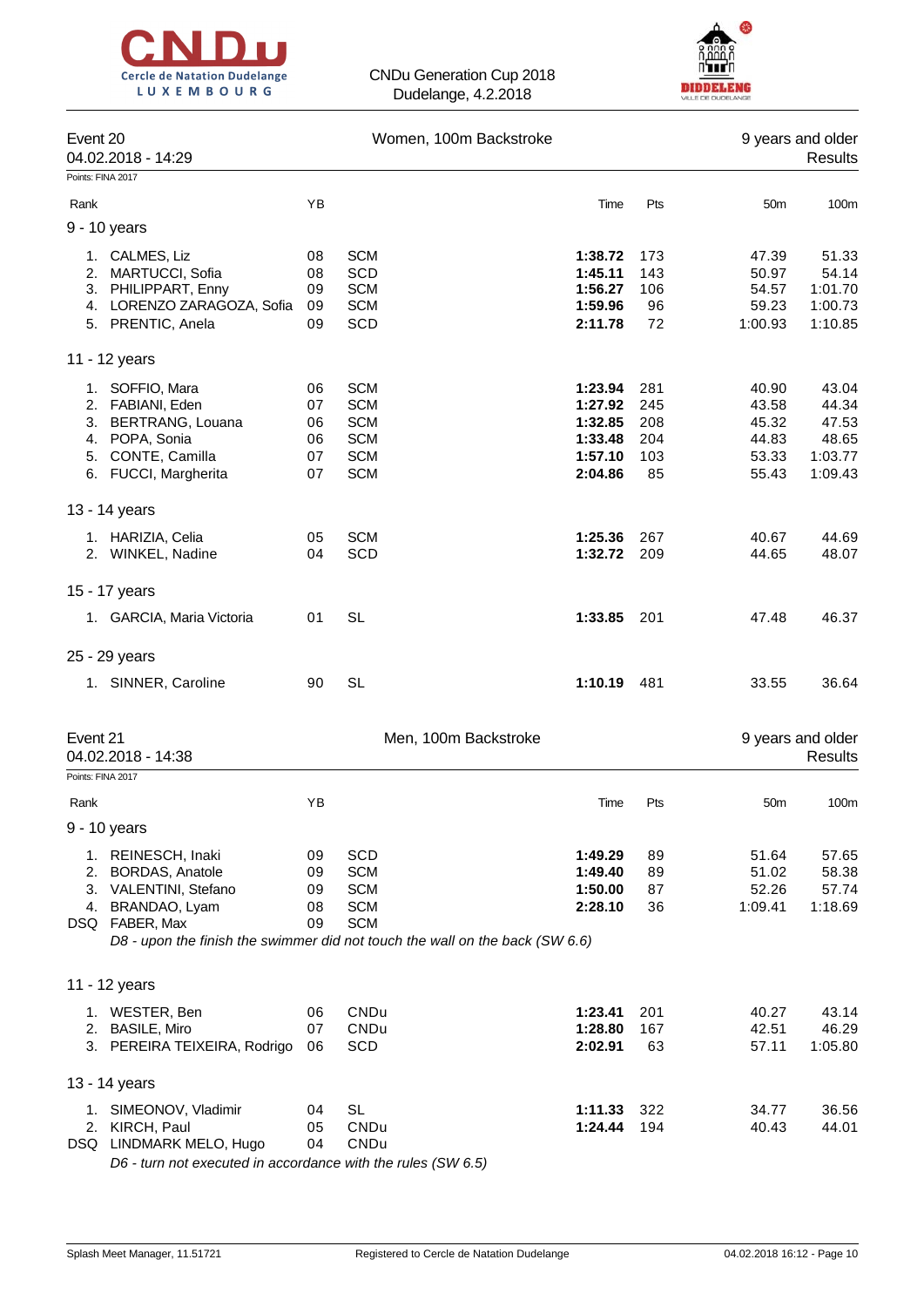|  | <b>Cercle de Natation Dudelange</b> |  |
|--|-------------------------------------|--|
|  | LUXEMBOURG                          |  |



| Event 21, Men, 100m Backstroke                                 |          |                  |                          |                                       |         |     |                                |            |                              |
|----------------------------------------------------------------|----------|------------------|--------------------------|---------------------------------------|---------|-----|--------------------------------|------------|------------------------------|
| 15 - 17 years                                                  |          |                  |                          |                                       |         |     |                                |            |                              |
| 1. PANIC, Stevan                                               | 02       | <b>SL</b>        |                          |                                       | 1:07.39 | 382 |                                | 31.98      | 35.41                        |
| 60 - 64 years                                                  |          |                  |                          |                                       |         |     |                                |            |                              |
| 1. SINNER, Achille                                             | 57       | <b>SL</b>        |                          |                                       | 1:51.04 | 85  |                                | 52.84      | 58.20                        |
|                                                                |          |                  |                          |                                       |         |     |                                |            |                              |
| Event 22<br>04.02.2018 - 14:59                                 |          |                  | 4 x 25m Fun Relay        |                                       |         |     |                                |            | Open<br>Results              |
| Points: FINA 2017                                              |          |                  |                          |                                       |         |     |                                |            |                              |
| Rank                                                           |          |                  |                          |                                       |         |     | Time                           | Pts        |                              |
| 1.<br>CNDu 1<br>CHALMER-RASMUSSEN, Olaf<br>GOUVIAUX, Dominique | 64<br>70 | 36.44            | <b>CNDu</b>              | BOLY, Anne<br>HEIRENDT, Carine        |         |     | 1:31.46<br>55.02<br>66<br>65   |            |                              |
| 2. CNDu 3<br>KRIER, Zoe<br>MANGOUCHI, Leila                    | 02<br>04 | 32.54            | <b>CNDu</b>              | THIEL, Vincent<br><b>BASILE, Miro</b> |         |     | 2:00.27<br>1:27.73<br>04<br>07 |            |                              |
| Event 23<br>04.02.2018 - 15:00                                 |          |                  |                          | Women, 50m Butterfly                  |         |     |                                |            | 9 years and older<br>Results |
| Points: FINA 2017                                              |          |                  |                          |                                       |         |     |                                |            |                              |
| Rank                                                           |          | YB               |                          |                                       |         |     | Time                           | Pts        |                              |
| 9 - 10 years                                                   |          |                  |                          |                                       |         |     |                                |            |                              |
| 1. CALMES, Liz<br>2. MOSTAFA, Nour                             |          | 08<br>09         | <b>SCM</b><br><b>SCM</b> |                                       |         |     | 46.13<br>52.73                 | 147<br>98  |                              |
| 11 - 12 years                                                  |          |                  |                          |                                       |         |     |                                |            |                              |
| 1. CARNEIRO, Sofia                                             |          | 06               | <b>SL</b>                |                                       |         |     | 35.23                          | 331        |                              |
| 2. REINESCH, Leeloo                                            |          | 07               | <b>SCM</b>               |                                       |         |     | 36.14                          | 306        |                              |
| 3. PHILIPPART, Lina                                            |          | 07               | <b>SCM</b>               |                                       |         |     | 36.75                          | 291        |                              |
| 13 - 14 years                                                  |          |                  |                          |                                       |         |     |                                |            |                              |
| 1. HRIC, Laura                                                 |          | 05               | <b>SL</b>                |                                       |         |     | 34.68                          | 347        |                              |
| 2. JEROMITO, Chloe<br>3. LEONARD, Lis                          |          | 05<br>05         | <b>CNDu</b><br><b>SL</b> |                                       |         |     | 39.65<br>40.28                 | 232<br>221 |                              |
| 4. MANGOUCHI, Leila                                            |          | 04               | <b>CNDu</b>              |                                       |         |     | 48.83                          | 124        |                              |
| 15 - 17 years                                                  |          |                  |                          |                                       |         |     |                                |            |                              |
| 1. COIMBRA, Alice                                              |          | 02               | <b>SL</b>                |                                       |         |     | 32.52                          | 421        |                              |
| 2. RIKKERT, Elvire<br>3. KRIER, Zoe                            |          | 03<br>02         | <b>SL</b><br><b>CNDu</b> |                                       |         |     | 33.98<br>49.56                 | 369<br>119 |                              |
| 18 - 24 years                                                  |          |                  |                          |                                       |         |     |                                |            |                              |
| 1. RIKKERT, Helene<br>2. KALMES, Paula                         |          | $00\,$<br>$00\,$ | <b>SL</b><br><b>SL</b>   |                                       |         |     | 30.81<br>35.92                 | 495<br>312 |                              |
| 50 - 54 years                                                  |          |                  |                          |                                       |         |     |                                |            |                              |
| 1. BOLY, Anne                                                  |          | 66               | <b>CNDu</b>              |                                       |         |     | 46.66                          | 142        |                              |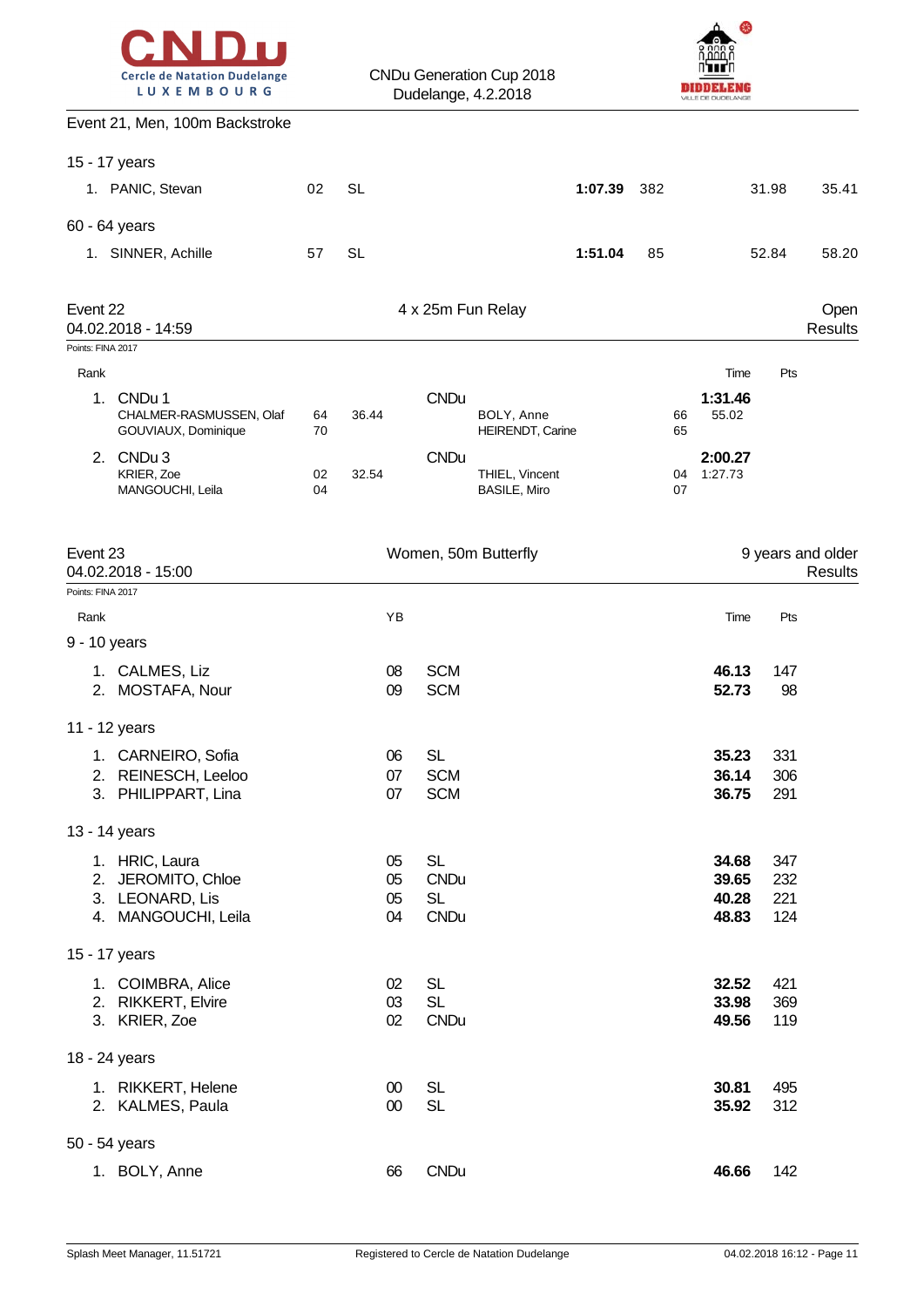



| Event 24<br>04.02.2018 - 15:06<br>Points: FINA 2017 | Men, 50m Butterfly   | 9 years and older<br>Results |  |  |
|-----------------------------------------------------|----------------------|------------------------------|--|--|
| Rank                                                | YB                   | Time<br>Pts                  |  |  |
| 11 - 12 years                                       |                      |                              |  |  |
|                                                     |                      |                              |  |  |
| 1. SREENIVASAN, Jaiden                              | <b>SCM</b><br>07     | 38.32<br>184                 |  |  |
| 2. WESTER, Ben                                      | <b>CNDu</b><br>06    | 38.81<br>177                 |  |  |
| 3. BASILE, Miro                                     | <b>CNDu</b><br>07    | 42.30<br>136                 |  |  |
| 13 - 14 years                                       |                      |                              |  |  |
| 1. LANNERS, Nicolas                                 | <b>SL</b><br>04      | 29.68<br>396                 |  |  |
| 2. LUCARELLI, Riccardo                              | <b>SL</b><br>05      | 29.95<br>385                 |  |  |
| 3.<br>MORARU, Matteo                                | <b>SL</b><br>04      | 31.04<br>346                 |  |  |
| 4. DURAKOVIC, Tarik                                 | <b>SL</b><br>05      | 31.83<br>321                 |  |  |
| 5. FLOREAN, Darius                                  | <b>SL</b><br>05      | 32.27<br>308                 |  |  |
| CARNEIRO, Nuno<br>6.                                | <b>SL</b><br>05      | 33.40<br>278                 |  |  |
| MILANOVSKI, Nikola<br>7.                            | <b>SL</b><br>04      | 34.95<br>242                 |  |  |
| THILL, Nicolas<br>8.                                | <b>SL</b><br>05      | 35.76<br>226                 |  |  |
| 9. SPENCER, Jai                                     | <b>CNDu</b><br>05    | 35.87<br>224                 |  |  |
| 10. OLINGER, Liam                                   | <b>SCM</b><br>05     | 36.78<br>208                 |  |  |
| 11. THIEL, Vincent                                  | <b>CNDu</b><br>04    | 49.31<br>86                  |  |  |
| 15 - 17 years                                       |                      |                              |  |  |
| 1. LANNERS, Bob                                     | <b>SL</b><br>02      | 29.05<br>422                 |  |  |
| 2. LESAGE, Christophe                               | <b>SL</b><br>02      | 29.25<br>413                 |  |  |
| 3. HATVANI, Csongor                                 | <b>SL</b><br>01      | 31.78<br>322                 |  |  |
| 4. DI PINTO, Eric                                   | <b>SL</b><br>03      | 32.47<br>302                 |  |  |
| 5. BADOT, Arthur                                    | <b>SL</b><br>01      | 33.60<br>273                 |  |  |
| 45 - 49 years                                       |                      |                              |  |  |
|                                                     |                      |                              |  |  |
| 1. GOUVIAUX, Dominique                              | <b>CNDu</b><br>70    | 32.88<br>291                 |  |  |
| 60 - 64 years                                       |                      |                              |  |  |
| 1. SINNER, Achille                                  | <b>SL</b><br>57      | 54.24<br>64                  |  |  |
|                                                     |                      |                              |  |  |
| Event 25<br>04.02.2018 - 15:13                      | Women, 50m Freestyle | 9 years and older<br>Results |  |  |
| Points: FINA 2017                                   |                      |                              |  |  |
| Rank                                                | ΥB                   | Time<br>Pts                  |  |  |
| 9 - 10 years                                        |                      |                              |  |  |

1. MOSTAFA, Nour 09 SCM **38.88** 213 2. PHILIPPART, Enny 09 SCM **40.89** 183 3. MARTUCCI, Sofia 08 SCD **43.08** 156 4. PRENTIC, Anela 09 SCD **49.97** 100 5. LORENZO ZARAGOZA, Sofia 09 SCM **51.69** 90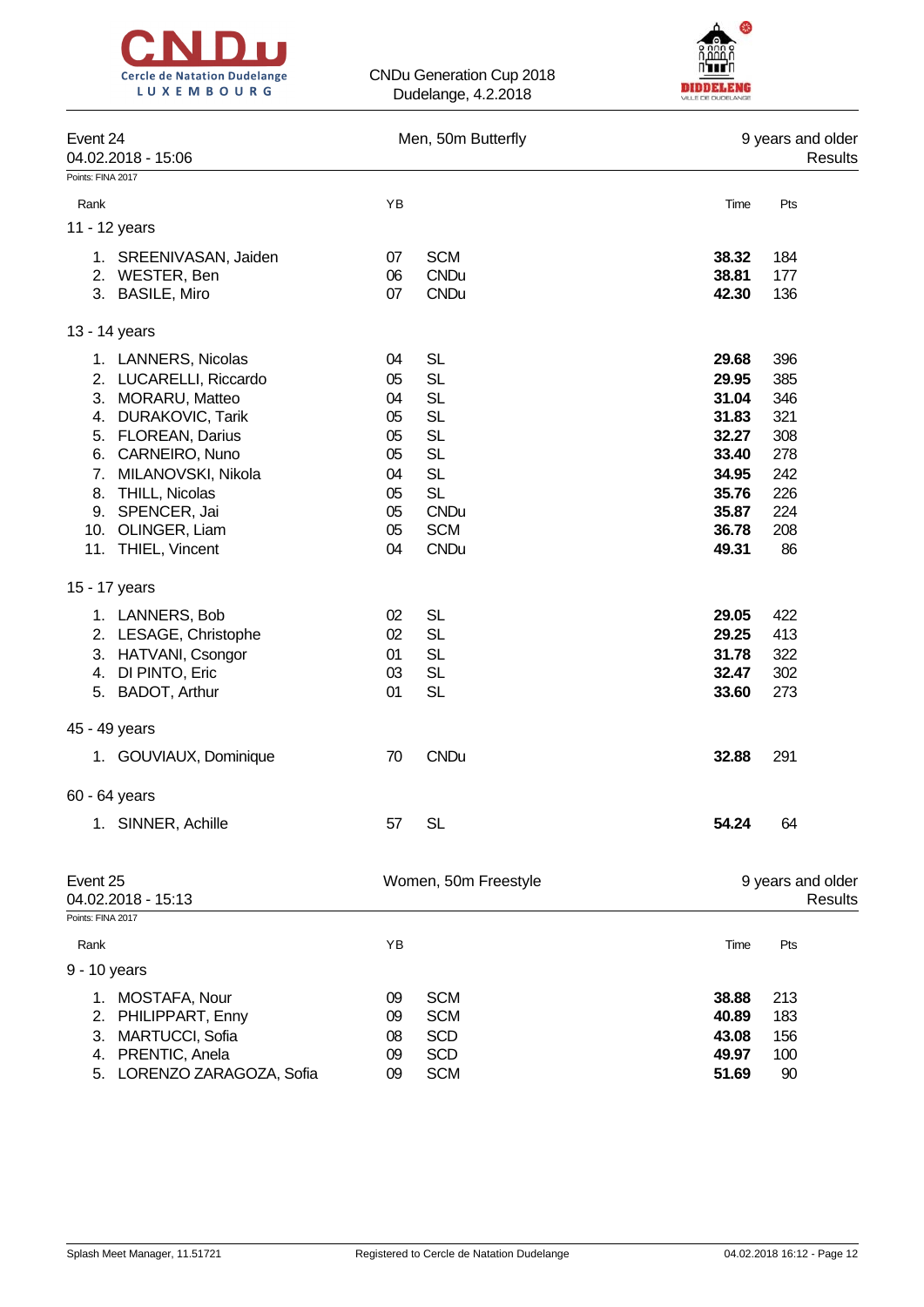



## Event 25, Women, 50m Freestyle

| 06<br>06<br>07<br>07<br>07<br>06<br>07<br>06<br>07<br>06<br>07<br>06 | <b>SCM</b><br><b>SL</b><br><b>SCM</b><br><b>SCM</b><br><b>SCM</b><br><b>SCM</b><br><b>CNDu</b><br><b>SCM</b><br><b>SCM</b><br><b>SCM</b><br><b>SCM</b><br><b>SCM</b> | 32.71<br>32.89<br>33.26<br>34.51<br>34.84<br>35.77<br>35.97<br>38.46<br>47.06<br>52.42<br>52.77<br>52.85 | 358<br>352<br>341<br>305<br>296<br>274<br>269<br>220<br>120<br>87<br>85<br>85 |                                |
|----------------------------------------------------------------------|----------------------------------------------------------------------------------------------------------------------------------------------------------------------|----------------------------------------------------------------------------------------------------------|-------------------------------------------------------------------------------|--------------------------------|
|                                                                      |                                                                                                                                                                      |                                                                                                          |                                                                               |                                |
| 05<br>05<br>05<br>05                                                 | <b>SL</b><br><b>SCM</b><br><b>SL</b><br><b>SCM</b>                                                                                                                   | 29.90<br>31.95<br>32.69<br>36.26                                                                         | 469<br>384<br>359<br>263                                                      |                                |
|                                                                      |                                                                                                                                                                      |                                                                                                          |                                                                               |                                |
| 02<br>01<br>03<br>01<br>03                                           | <b>SL</b><br><b>SL</b><br><b>SL</b><br><b>SL</b><br><b>SL</b>                                                                                                        | 29.97<br>33.54<br>35.63<br>40.10                                                                         | 466<br>332<br>277<br>194                                                      |                                |
|                                                                      |                                                                                                                                                                      |                                                                                                          |                                                                               |                                |
| 00                                                                   | <b>SL</b>                                                                                                                                                            | 31.74                                                                                                    | 392                                                                           |                                |
|                                                                      |                                                                                                                                                                      |                                                                                                          |                                                                               |                                |
| 76                                                                   | <b>CNDu</b>                                                                                                                                                          | 47.47                                                                                                    | 117                                                                           |                                |
|                                                                      |                                                                                                                                                                      |                                                                                                          |                                                                               |                                |
| 66                                                                   | <b>CNDu</b>                                                                                                                                                          | 39.81                                                                                                    | 198                                                                           |                                |
|                                                                      |                                                                                                                                                                      |                                                                                                          |                                                                               | Results                        |
|                                                                      |                                                                                                                                                                      |                                                                                                          |                                                                               |                                |
|                                                                      |                                                                                                                                                                      |                                                                                                          |                                                                               |                                |
| 09<br>09<br>09<br>09<br>09                                           | <b>SCD</b><br><b>SCM</b><br><b>SCM</b><br><b>SCM</b><br><b>SCM</b>                                                                                                   | 44.31<br>44.59<br>44.94<br>46.89<br>48.02                                                                | 95<br>93<br>91<br>80<br>75                                                    |                                |
|                                                                      | ΥB<br>08                                                                                                                                                             | G2 - Starting before the starting signal (SW 4.4)<br>Men, 50m Freestyle<br><b>SCM</b>                    | Time<br>1:01.15                                                               | 9 years and older<br>Pts<br>36 |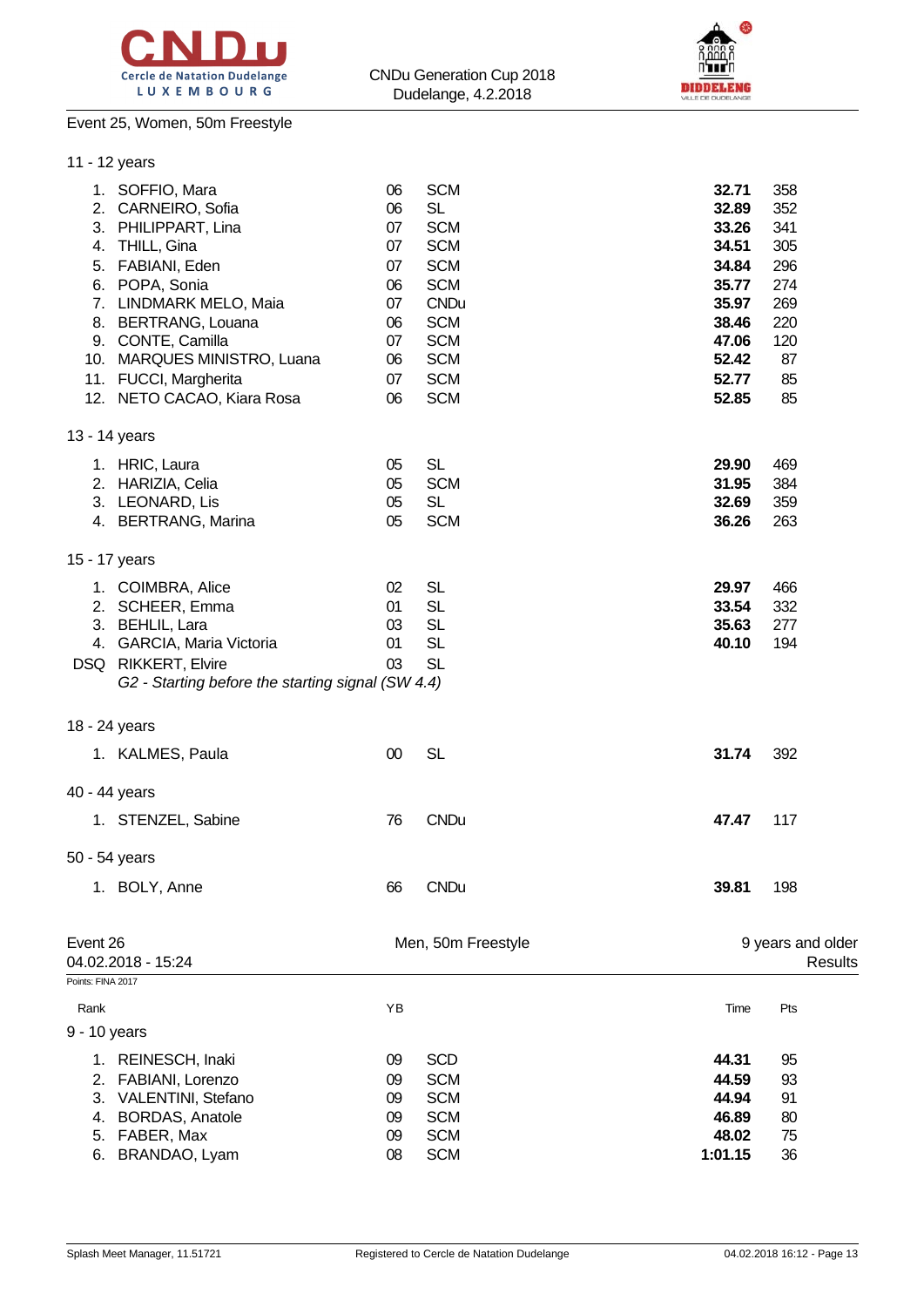

Event 26, Men, 50m Freestyle

11 - 12 years



| Rank                          |                                                        | ΥB |          |                          | Time | Pts |                | 50m               | 100 <sub>m</sub> |
|-------------------------------|--------------------------------------------------------|----|----------|--------------------------|------|-----|----------------|-------------------|------------------|
| Event 27<br>Points: FINA 2017 | 04.02.2018 - 15:36                                     |    |          | Women, 100m Medley       |      |     |                | 9 years and older | Results          |
| EXH                           | BIANCALANA, Dan                                        |    | 77       | <b>CNDu</b>              |      |     | 32.89          | 233               |                  |
|                               | 1. SINNER, Achille                                     |    | 57       | SL                       |      |     | 39.52          | 134               |                  |
| 60 - 64 years                 |                                                        |    |          |                          |      |     |                |                   |                  |
|                               | 1. GOUVIAUX, Dominique                                 |    | 70       | <b>CNDu</b>              |      |     | 28.97          | 342               |                  |
| 45 - 49 years                 |                                                        |    |          |                          |      |     |                |                   |                  |
|                               | 1. ANDRADE, Cristiano                                  |    | 75       | <b>CNDu</b>              |      |     | 30.79          | 284               |                  |
| 40 - 44 years                 |                                                        |    |          |                          |      |     |                |                   |                  |
|                               |                                                        |    |          |                          |      |     |                |                   |                  |
|                               | 6. BADOT, Arthur                                       |    | 01       | <b>SL</b>                |      |     | 30.05          | 306               |                  |
|                               | 4. LESAGE, Christophe<br>5. DI PINTO, Eric             |    | 02<br>03 | <b>SL</b><br><b>SL</b>   |      |     | 27.47<br>27.67 | 401<br>392        |                  |
|                               | 3. PANIC, Stevan                                       |    | 02       | <b>SL</b>                |      |     | 27.24          | 411               |                  |
|                               | 1. HATVANI, Csongor<br>2. LANNERS, Bob                 |    | 01<br>02 | <b>SL</b><br><b>SL</b>   |      |     | 26.55<br>26.92 | 444<br>426        |                  |
| 15 - 17 years                 |                                                        |    |          |                          |      |     |                |                   |                  |
|                               |                                                        |    |          |                          |      |     |                |                   |                  |
|                               | 13. SPENCER, Jai                                       |    | 05       | <b>CNDu</b>              |      |     | 32.54          | 241               |                  |
|                               | 11. MILANOVSKI, Nikola<br>12. OLINGER, Liam            |    | 04<br>05 | <b>SL</b><br><b>SCM</b>  |      |     | 31.65<br>32.10 | 262<br>251        |                  |
|                               | 10. KIRCH, Paul                                        |    | 05       | <b>CNDu</b>              |      |     | 31.54          | 265               |                  |
|                               | 9. LINDMARK MELO, Hugo                                 |    | 04       | <b>CNDu</b>              |      |     | 31.24          | 272               |                  |
|                               | 7. CARNEIRO, Nuno<br>8. THILL, Nicolas                 |    | 05<br>05 | <b>SL</b><br><b>SL</b>   |      |     | 29.43<br>30.68 | 326<br>287        |                  |
|                               | 6. DURAKOVIC, Tarik                                    |    | 05       | <b>SL</b>                |      |     | 29.37          | 328               |                  |
|                               | 5. SIMEONOV, Vladimir                                  |    | 04       | <b>SL</b>                |      |     | 28.78          | 348               |                  |
|                               | 4. LUCARELLI, Riccardo                                 |    | 05       | <b>SL</b>                |      |     | 28.65          | 353               |                  |
|                               | 2. MORARU, Matteo<br>3. FLOREAN, Darius                |    | 04<br>05 | <b>SL</b><br><b>SL</b>   |      |     | 27.75<br>28.46 | 389<br>360        |                  |
|                               | 1. LANNERS, Nicolas                                    |    | 04       | <b>SL</b>                |      |     | 27.54          | 398               |                  |
| 13 - 14 years                 |                                                        |    |          |                          |      |     |                |                   |                  |
|                               |                                                        |    |          |                          |      |     |                |                   |                  |
|                               | 2. SREENIVASAN, Jaiden<br>3. PEREIRA TEIXEIRA, Rodrigo |    | 07<br>06 | <b>SCM</b><br><b>SCD</b> |      |     | 33.52<br>45.78 | 220<br>86         |                  |
|                               | 1. CALMES, Nicolas                                     |    | 06       | <b>SCM</b>               |      |     | 31.26          | 272               |                  |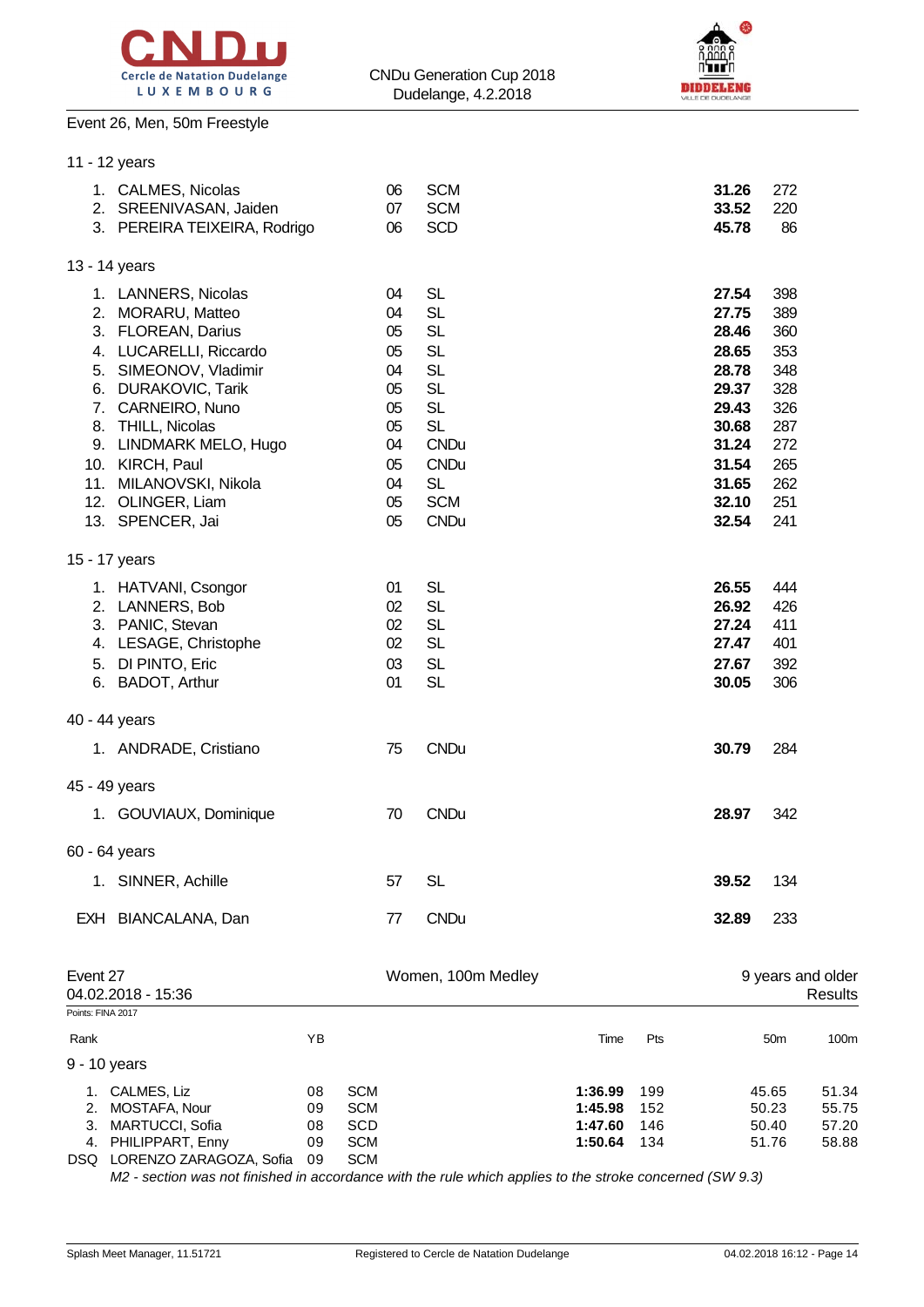



# Event 27, Women, 100m Medley

|                   | 11 - 12 years                                                                                                                                                                                                                         |                                                          |                                                                                                                                    |                  |                                                                                                            |                                                                   |                                                                                          |                                                                                            |
|-------------------|---------------------------------------------------------------------------------------------------------------------------------------------------------------------------------------------------------------------------------------|----------------------------------------------------------|------------------------------------------------------------------------------------------------------------------------------------|------------------|------------------------------------------------------------------------------------------------------------|-------------------------------------------------------------------|------------------------------------------------------------------------------------------|--------------------------------------------------------------------------------------------|
|                   | 1. THILL, Gina<br>2. SOFFIO, Mara<br>3. REINESCH, Leeloo<br>4. PHILIPPART, Lina<br>5. FABIANI, Eden<br>6. LINDMARK MELO, Maia<br>7. BERTRANG, Louana<br>8. POPA, Sonia<br>9. CONTE, Camilla<br>10. FUCCI, Margherita<br>13 - 14 years | 07<br>06<br>07<br>07<br>07<br>07<br>06<br>06<br>07<br>07 | <b>SCM</b><br><b>SCM</b><br><b>SCM</b><br><b>SCM</b><br><b>SCM</b><br>CNDu<br><b>SCM</b><br><b>SCM</b><br><b>SCM</b><br><b>SCM</b> |                  | 1:24.40<br>1:24.80<br>1:25.52<br>1:25.75<br>1:29.59<br>1:35.27<br>1:35.81<br>1:36.36<br>1:58.01<br>2:06.32 | 302<br>298<br>290<br>288<br>253<br>210<br>206<br>203<br>110<br>90 | 40.33<br>38.83<br>39.66<br>40.04<br>42.67<br>45.80<br>44.88<br>45.42<br>54.95<br>1:00.83 | 44.07<br>45.97<br>45.86<br>45.71<br>46.92<br>49.47<br>50.93<br>50.94<br>1:03.06<br>1:05.49 |
|                   | 1. HARIZIA, Celia                                                                                                                                                                                                                     | 05                                                       | <b>SCM</b>                                                                                                                         |                  | 1:24.64                                                                                                    | 300                                                               | 40.09                                                                                    | 44.55                                                                                      |
|                   | 2. JEROMITO, Chloe                                                                                                                                                                                                                    | 05                                                       | CNDu                                                                                                                               |                  | 1:27.52                                                                                                    | 271                                                               | 41.33                                                                                    | 46.19                                                                                      |
|                   | 3. BERTRANG, Marina                                                                                                                                                                                                                   | 05                                                       | <b>SCM</b>                                                                                                                         |                  | 1:37.14                                                                                                    | 198                                                               | 45.56                                                                                    | 51.58                                                                                      |
|                   | 4. MANGOUCHI, Leila                                                                                                                                                                                                                   | 04                                                       | CNDu                                                                                                                               |                  | 1:46.63                                                                                                    | 150                                                               | 51.71                                                                                    | 54.92                                                                                      |
|                   | DSQ WINKEL, Nadine                                                                                                                                                                                                                    | 04                                                       | <b>SCD</b>                                                                                                                         |                  |                                                                                                            |                                                                   |                                                                                          |                                                                                            |
|                   | M2 - section was not finished in accordance with the rule which applies to the stroke concerned (SW 9.3)                                                                                                                              |                                                          |                                                                                                                                    |                  |                                                                                                            |                                                                   |                                                                                          |                                                                                            |
|                   | 15 - 17 years                                                                                                                                                                                                                         |                                                          |                                                                                                                                    |                  |                                                                                                            |                                                                   |                                                                                          |                                                                                            |
|                   | 1. KRIER, Zoe                                                                                                                                                                                                                         | 02                                                       | CNDu                                                                                                                               |                  | 1:40.55                                                                                                    | 179                                                               | 45.76                                                                                    | 54.79                                                                                      |
|                   | 25 - 29 years                                                                                                                                                                                                                         |                                                          |                                                                                                                                    |                  |                                                                                                            |                                                                   |                                                                                          |                                                                                            |
|                   | 1. SINNER, Caroline                                                                                                                                                                                                                   | 90                                                       | <b>SL</b>                                                                                                                          |                  | 1:14.40 441                                                                                                |                                                                   | 33.08                                                                                    | 41.32                                                                                      |
|                   | 40 - 44 years                                                                                                                                                                                                                         |                                                          |                                                                                                                                    |                  |                                                                                                            |                                                                   |                                                                                          |                                                                                            |
|                   | 1. KETTENMEYER-REULAND, Ct78le SCDE                                                                                                                                                                                                   |                                                          |                                                                                                                                    |                  | 1:13.02                                                                                                    | 467                                                               | 34.51                                                                                    | 38.51                                                                                      |
|                   | 50 - 54 years                                                                                                                                                                                                                         |                                                          |                                                                                                                                    |                  |                                                                                                            |                                                                   |                                                                                          |                                                                                            |
|                   | 1. FLAMMANG-WAGENER, M.                                                                                                                                                                                                               | 65                                                       | CNDu                                                                                                                               |                  | 2:14.00                                                                                                    | 75                                                                | 1:13.04                                                                                  | 1:00.96                                                                                    |
| Event 28          |                                                                                                                                                                                                                                       |                                                          |                                                                                                                                    | Men, 100m Medley |                                                                                                            |                                                                   |                                                                                          | 9 years and older                                                                          |
|                   | 04.02.2018 - 15:51                                                                                                                                                                                                                    |                                                          |                                                                                                                                    |                  |                                                                                                            |                                                                   |                                                                                          | Results                                                                                    |
| Points: FINA 2017 |                                                                                                                                                                                                                                       |                                                          |                                                                                                                                    |                  |                                                                                                            |                                                                   |                                                                                          |                                                                                            |
| Rank              |                                                                                                                                                                                                                                       | ΥB                                                       |                                                                                                                                    |                  | Time                                                                                                       | Pts                                                               | 50 <sub>m</sub>                                                                          | 100m                                                                                       |
|                   | 9 - 10 years                                                                                                                                                                                                                          |                                                          |                                                                                                                                    |                  |                                                                                                            |                                                                   |                                                                                          |                                                                                            |
|                   | 1. BORDAS, Anatole                                                                                                                                                                                                                    | 09                                                       | <b>SCM</b>                                                                                                                         |                  | 1:50.52                                                                                                    | 94                                                                | 55.27                                                                                    | 55.25                                                                                      |
|                   | 2. VALENTINI, Stefano                                                                                                                                                                                                                 | 09                                                       | <b>SCM</b>                                                                                                                         |                  | 1:56.45                                                                                                    | 80                                                                | 55.14                                                                                    | 1:01.31                                                                                    |
|                   | 3. REINESCH, Inaki                                                                                                                                                                                                                    | 09                                                       | SCD                                                                                                                                |                  | 2:04.21                                                                                                    | 66                                                                | 59.25                                                                                    | 1:04.96                                                                                    |
|                   | 4. FABER, Max                                                                                                                                                                                                                         | 09                                                       | <b>SCM</b>                                                                                                                         |                  | 2:14.72                                                                                                    | 52                                                                | 1:04.38                                                                                  | 1:10.34                                                                                    |
|                   | DSQ BRANDAO, Lyam<br>B5 - body not kept on the breast, except at the turn, after the touch of the wall (SW 7.2)                                                                                                                       | 08                                                       | <b>SCM</b>                                                                                                                         |                  |                                                                                                            |                                                                   |                                                                                          |                                                                                            |
|                   | 11 - 12 years                                                                                                                                                                                                                         |                                                          |                                                                                                                                    |                  |                                                                                                            |                                                                   |                                                                                          |                                                                                            |
|                   | 1. CALMES, Nicolas                                                                                                                                                                                                                    | 06                                                       | <b>SCM</b>                                                                                                                         |                  | 1:20.39                                                                                                    | 244                                                               | 36.98                                                                                    | 43.41                                                                                      |
| 2.                | SREENIVASAN, Jaiden                                                                                                                                                                                                                   | 07                                                       | <b>SCM</b>                                                                                                                         |                  | 1:23.06                                                                                                    | 222                                                               | 38.20                                                                                    | 44.86                                                                                      |
| 3.                | WESTER, Ben                                                                                                                                                                                                                           | 06                                                       | CNDu                                                                                                                               |                  | 1:25.04                                                                                                    | 206                                                               | 38.55                                                                                    | 46.49                                                                                      |
|                   | 4. BASILE, Miro                                                                                                                                                                                                                       | 07                                                       | CNDu                                                                                                                               |                  | 1:28.88                                                                                                    | 181                                                               | 40.65                                                                                    | 48.23                                                                                      |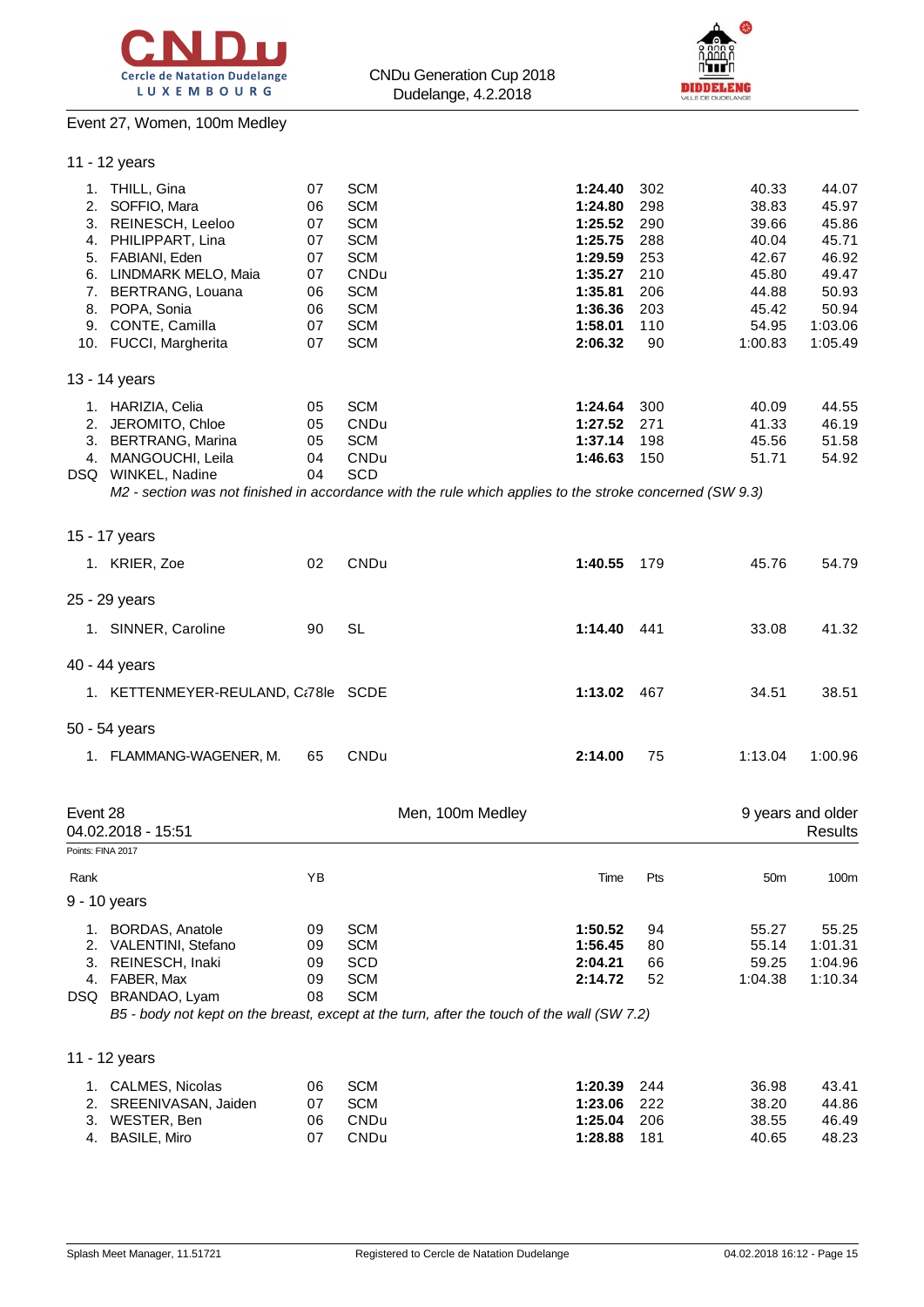



### Event 28, Men, 100m Medley

|                           | 13 - 14 years                                                                                                                                                                                                                                       |                |                                   |                                    |                    |            |         |                |                 |
|---------------------------|-----------------------------------------------------------------------------------------------------------------------------------------------------------------------------------------------------------------------------------------------------|----------------|-----------------------------------|------------------------------------|--------------------|------------|---------|----------------|-----------------|
|                           | 1. LINDMARK MELO, Hugo<br>2. SPENCER, Jai<br>DSQ KIRCH, Paul<br>P2 - did not bring both arms forward simultaneously over water or did not bring both arms backward<br>simultaneously under water through-out the race, according to SW 8.5 (SW 8.2) | 04<br>05<br>05 | CNDu<br>CNDu<br>CNDu              |                                    | 1:21.94<br>1:25.89 | 231<br>200 |         | 40.36<br>38.56 | 41.58<br>47.33  |
|                           | DSQ THIEL, Vincent<br>M2 - section was not finished in accordance with the rule which applies to the stroke concerned (SW 9.3)                                                                                                                      | 04             | CNDu                              |                                    |                    |            |         |                |                 |
|                           | 25 - 29 years                                                                                                                                                                                                                                       |                |                                   |                                    |                    |            |         |                |                 |
|                           | 1. MULLER, Luc                                                                                                                                                                                                                                      | 90             | <b>SSVT</b>                       |                                    | 1:13.66 318        |            |         | 34.60          | 39.06           |
|                           | 45 - 49 years                                                                                                                                                                                                                                       |                |                                   |                                    |                    |            |         |                |                 |
|                           | 1. GOUVIAUX, Dominique                                                                                                                                                                                                                              | 70             | CNDu                              |                                    | 1:15.58 294        |            |         | 35.82          | 39.76           |
|                           | 60 - 64 years                                                                                                                                                                                                                                       |                |                                   |                                    |                    |            |         |                |                 |
|                           | 1. SINNER, Achille                                                                                                                                                                                                                                  | 57             | SL                                |                                    | 2:02.87            | 68         |         | 55.61          | 1:07.26         |
| Event 29                  | 04.02.2018 - 16:11                                                                                                                                                                                                                                  |                |                                   | 3 x 50m Family Relay               |                    |            |         |                | Open<br>Results |
| Points: FINA 2017<br>Rank |                                                                                                                                                                                                                                                     |                |                                   |                                    |                    |            | Time    | Pts            |                 |
|                           | 1. Famille Calmes                                                                                                                                                                                                                                   |                | <b>SCM</b><br>31.71<br>38.38      |                                    |                    |            | 1:40.69 | 30.60          |                 |
|                           | 2. Famille Sinner                                                                                                                                                                                                                                   |                | <b>SL</b><br>29.63<br>30.12       |                                    |                    |            | 1:40.96 | 41.21          |                 |
|                           | 3. Famille Philippart                                                                                                                                                                                                                               |                | <b>SCM</b><br>34.89<br>40.85      |                                    |                    |            | 1:47.94 | 32.20          |                 |
|                           | 4. Famille Reinesch<br>$\,$<br>$\,$                                                                                                                                                                                                                 |                | <b>SCD</b><br>33.25<br>42.87,     |                                    |                    |            | 1:49.02 | 32.90          |                 |
|                           | 5. Famille Bertrang<br>$\mathbf{r}$                                                                                                                                                                                                                 |                | <b>SCM</b><br>37.99<br>38.42      | $\overline{ }$                     |                    |            | 1:51.25 | 34.84          |                 |
|                           | 6. Famille Flammang<br>$\,$<br>$\mathbf{r}$                                                                                                                                                                                                         |                | <b>CNDu</b><br>27.20<br>54.54     |                                    |                    |            | 1:53.23 | 31.49          |                 |
|                           | 7. Famille Chalmer<br>$\,$<br>$\sim$                                                                                                                                                                                                                |                | <b>CNDu</b><br>34.60<br>1:01.89   | $\overline{\phantom{a}}$           |                    |            | 2:03.74 | 27.25          |                 |
|                           | 8. Famille Fabiani<br>$\bullet$<br>$\sim$                                                                                                                                                                                                           |                | SCM<br>44.91,<br>43.42,           |                                    |                    |            | 2:05.08 | 36.75          |                 |
|                           | 9. Famille Locoche<br>$\bullet$<br>$^\mathrm{''}$                                                                                                                                                                                                   |                | <b>CNDu</b><br>3:24.29<br>32.00   | $\overline{\phantom{a}}$<br>$\sim$ |                    |            | 4:16.88 | 20.59          |                 |
|                           | 10. Famille Zatko<br>$\,$                                                                                                                                                                                                                           |                | <b>CNDu</b><br>2:46.95<br>1:12.91 | $\overline{\phantom{a}}$           |                    |            | 4:51.67 | 51.81          |                 |